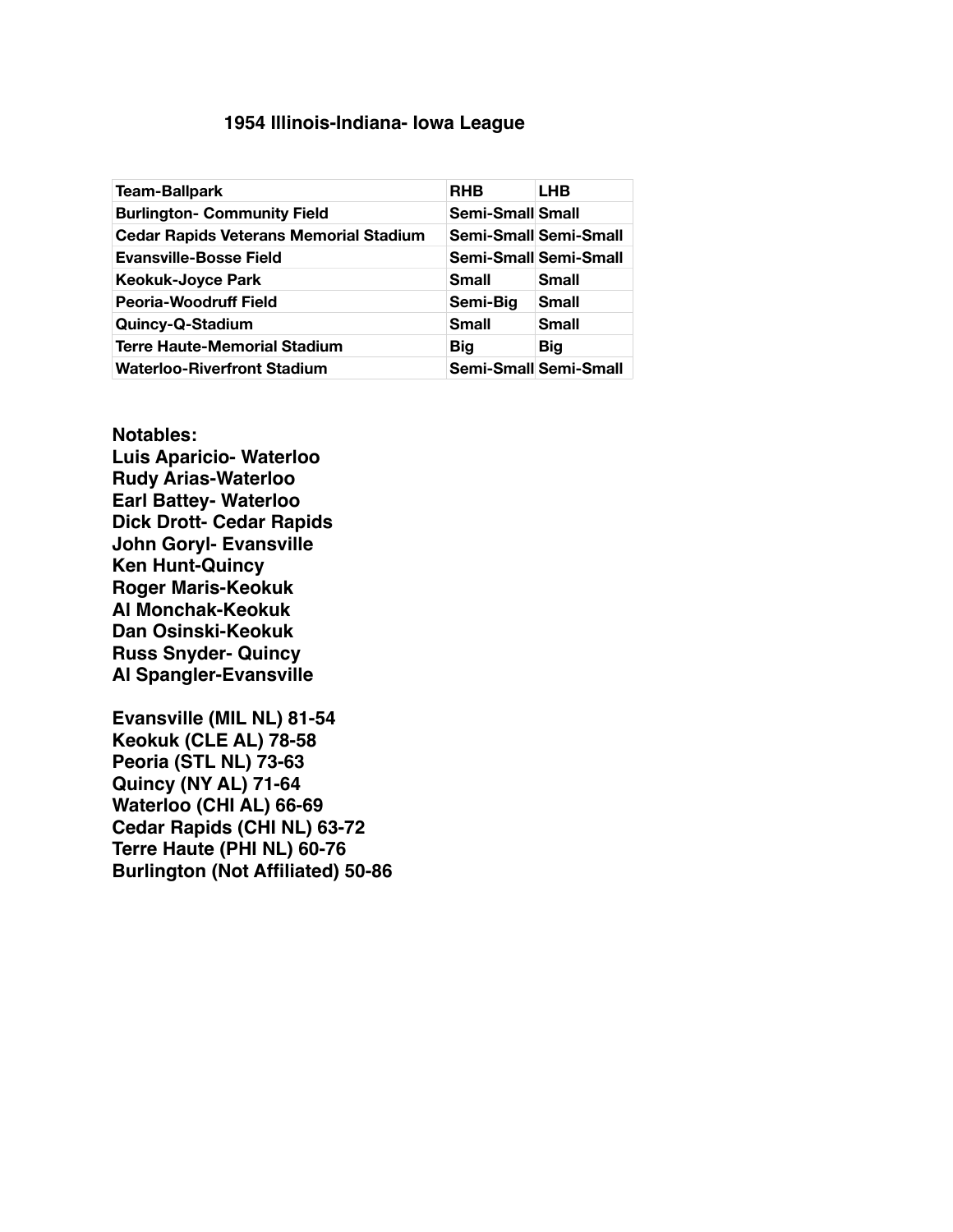| William                                                           |                                                                                                                    | Ed                                           |                                                                                                                                                       | <b>Marvin</b>                         |                                                                                                                                                                  |                               | <b>Forrest</b>                                                       |                                              | Robert<br>George                                                                            |                               |                                                                   |
|-------------------------------------------------------------------|--------------------------------------------------------------------------------------------------------------------|----------------------------------------------|-------------------------------------------------------------------------------------------------------------------------------------------------------|---------------------------------------|------------------------------------------------------------------------------------------------------------------------------------------------------------------|-------------------------------|----------------------------------------------------------------------|----------------------------------------------|---------------------------------------------------------------------------------------------|-------------------------------|-------------------------------------------------------------------|
| <b>Anderson</b>                                                   |                                                                                                                    |                                              | <b>Barry</b>                                                                                                                                          |                                       | <b>Jones</b>                                                                                                                                                     |                               | <b>Kennedy</b>                                                       |                                              | <b>Kress</b>                                                                                |                               | <b>Kurtz</b>                                                      |
| SS · 1954 Burlington                                              |                                                                                                                    |                                              | 1B · 1954 Burlington                                                                                                                                  |                                       | C/OF • 1954 Burlington                                                                                                                                           |                               | 1B · 1954 Burlington                                                 |                                              | OF • 1954 Burlington                                                                        |                               | 3B · 1954 Burlington                                              |
|                                                                   | ٠<br><b>Batting R</b>                                                                                              |                                              | $\bullet$<br><b>Batting R</b>                                                                                                                         |                                       | ٠<br><b>Batting L</b>                                                                                                                                            |                               | <b>Batting R</b>                                                     |                                              | $\bullet$<br><b>Batting R</b>                                                               |                               | ٠<br><b>Batting R</b>                                             |
|                                                                   | <b>-SAD SACK</b><br><b>SCRAPPER</b><br><b>WHIFFER</b>                                                              |                                              | <b>-UTILITY</b><br><b>•SCRAPPER</b><br><b>-WHIFFER</b>                                                                                                |                                       | <b>•CHAMPION</b><br><b>•PATIENT</b><br><b>GOOD EYE</b>                                                                                                           |                               | <b>-SCRAPPER</b><br><b>EAGER</b><br><b>GOOD EYE</b>                  |                                              | <b>-PATIENT</b><br><b>•WHIFFER</b>                                                          |                               | <b>SAD SACK</b><br>UTILITY<br><b>•SCRAPPER</b><br><b>-WHIFFER</b> |
| Fielding<br>@2013 PLAAY Games                                     | Running<br><b>STOIC</b><br>Experience<br><b>PROSPECT</b>                                                           | Fielding<br>@2013 PLAAY Games                | Running<br>Experience<br><b>PROSPECT</b>                                                                                                              | Fielding<br>@2013 PLAAY Games         | Running<br>Experience<br><b>PROSPECT</b>                                                                                                                         | Fielding<br>@2013 PLAAY Games | Running<br><b>-ACTIVE</b><br>Experience<br><b>PROSPECT</b>           | Fielding<br>@2013 PLAAY Games                | Running<br>Experience<br><b>PROSPECT</b>                                                    | Fielding<br>@2013 PLAAY Games | Running<br>Experience<br><b>PROSPECT</b>                          |
| <b>Thomas</b><br><b>Leonard</b><br>OF • 1954 Burlington           |                                                                                                                    |                                              | Herb<br><b>Mancini</b><br>SS · 1954 Burlington                                                                                                        |                                       | <b>Alberto</b><br><b>Mieres</b><br>C · 1954 Burlington                                                                                                           |                               | <b>Bob</b><br><b>Moscrey</b><br>2B · 1954 Burlington                 |                                              | William<br><b>Palumbo</b><br>2B/3B · 1954 Burlington                                        |                               | <b>James</b><br><b>Sosebee</b><br>OF/SS • 1954 Burlington         |
|                                                                   | ٠<br><b>Batting L</b><br><b>·HERO</b><br><b>•CHAMPION</b><br><b>SCRAPPER</b><br><b>•PATIENT</b><br><b>GOOD EYE</b> |                                              | <b>Batting R</b><br><b>•HERO</b><br><b>SCRAPPER</b><br><b>GOOD EYE</b>                                                                                |                                       | ٠<br><b>Batting R</b><br><b>-PATIENT</b>                                                                                                                         |                               | <b>Batting L</b><br><b>·HERO</b><br><b>PATIENT</b><br><b>WHIFFER</b> |                                              | <b>Batting R</b><br><b>•SAD SACK</b><br><b>SCRAPPER</b><br><b>PATIENT</b><br><b>WHIFFER</b> |                               | <b>Batting L</b><br><b>HERO</b><br><b>•SCRAPPER</b>               |
| Fielding<br>@2013 PLAAY Games                                     | Running<br>Experience<br><b>PROSPECT</b>                                                                           | Fielding<br><b>IRON</b><br>@2013 PLAAY Games | Running<br>Experience<br><b>PROSPECT</b>                                                                                                              | Fielding<br>IRON<br>@2013 PLAAY Games | Running<br><b>STOIC</b><br>Experience<br><b>PROSPECT</b>                                                                                                         | Fielding<br>@2013 PLAAY Games | Running<br>Experience<br><b>PROSPECT</b>                             | Fielding<br><b>IRON</b><br>@2013 PLAAY Games | Running<br>Experience<br><b>PROSPECT</b>                                                    | Fielding<br>@2013 PLAAY Games | Running<br><b>STOIC</b><br>Experience<br><b>PROSPECT</b>          |
| William<br><b>Stephens</b><br>3B/OF • 1954 Burlington<br>Fielding | Batting L<br><b>•PATIENT</b><br><b>-WHIFFER</b><br>Running                                                         | Fielding                                     | Don<br><b>Voigt</b><br>1B/OF · 1954 Burlington<br><b>Batting R</b><br><b>HERO</b><br><b>SCRAPPER</b><br><b>-PATIENT</b><br><b>GOOD EYE</b><br>Running | Fielding                              | <b>Ernest</b><br><b>Wheeler</b><br>OF • 1954 Burlington<br><b>Batting R</b><br><b>·UTILITY</b><br><b>SCRAPPER</b><br><b>•EAGER</b><br><b>•WHIFFER</b><br>Running |                               |                                                                      |                                              |                                                                                             |                               |                                                                   |
| <b>IRON</b><br>@2013 PLAAY Games                                  | <b>STOIC</b><br>Experience<br><b>PROSPECT</b>                                                                      | @2013 PLAAY Games                            | Experience<br><b>PROSPECT</b>                                                                                                                         | @2013 PLAAY Games                     | <b>STOIC</b><br>Experience<br><b>PROSPECT</b>                                                                                                                    |                               |                                                                      |                                              |                                                                                             |                               |                                                                   |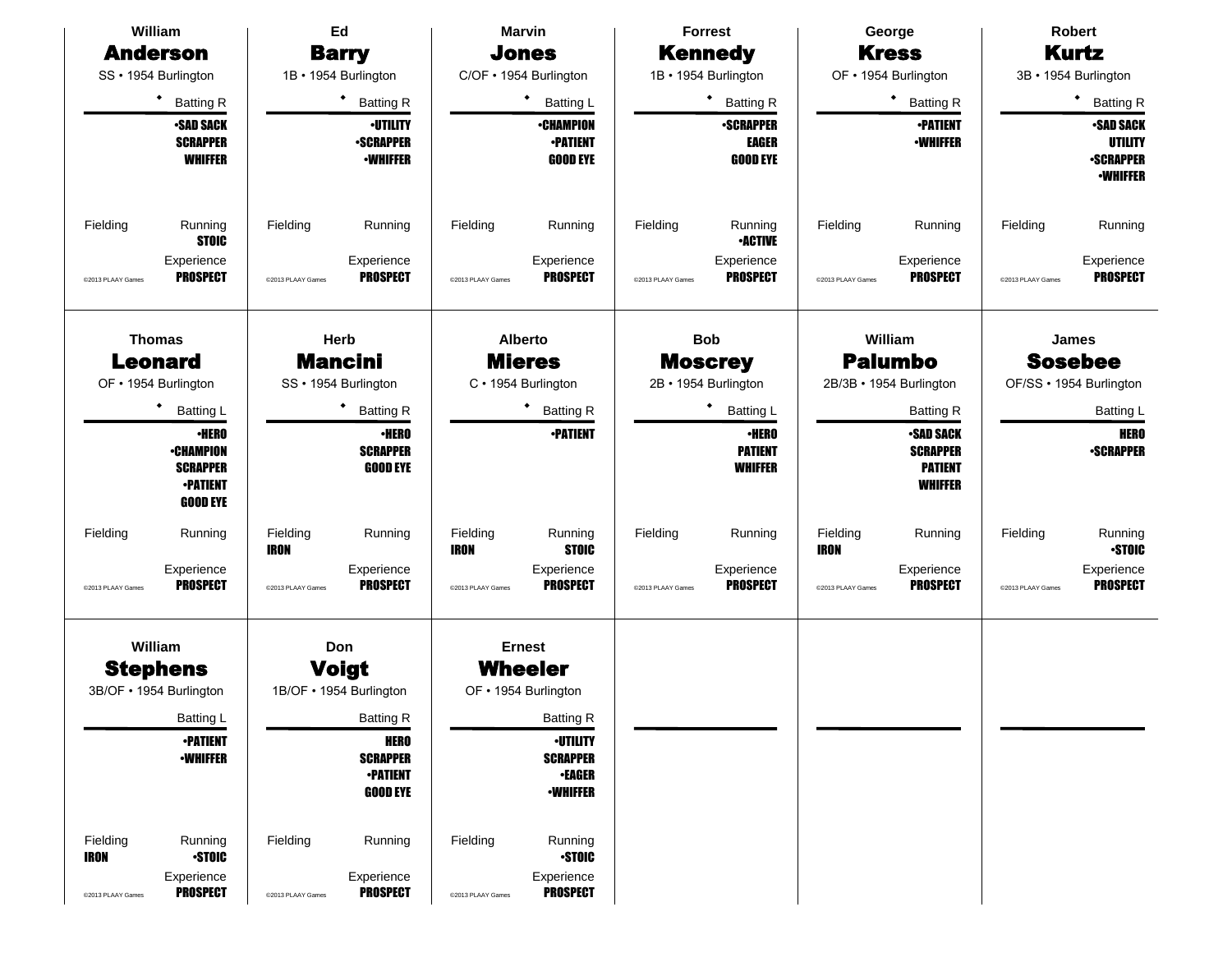|                                               |                                          |                         |                                                                       |                               | <b>Irving</b>                                                           |                                                   | Seymour                                                               |                                                                     | John                                                                                       |                                                  | Armando                                                                                  |
|-----------------------------------------------|------------------------------------------|-------------------------|-----------------------------------------------------------------------|-------------------------------|-------------------------------------------------------------------------|---------------------------------------------------|-----------------------------------------------------------------------|---------------------------------------------------------------------|--------------------------------------------------------------------------------------------|--------------------------------------------------|------------------------------------------------------------------------------------------|
|                                               |                                          |                         |                                                                       |                               | <b>Boim</b>                                                             |                                                   | <b>Boxer</b>                                                          |                                                                     | <b>Chapel</b>                                                                              |                                                  | <b>Diaz</b>                                                                              |
|                                               |                                          |                         |                                                                       |                               | SP/RP · 1954 Burlington                                                 |                                                   | SP/RP · 1954 Burlington                                               | RP/SP · 1954 Burlington<br>Pitching R $\bullet$<br><b>Batting R</b> |                                                                                            |                                                  | SP/RP · 1954 Burlington                                                                  |
|                                               |                                          |                         |                                                                       | Pitching R                    | $\mathcal{L}$<br><b>Batting R</b>                                       |                                                   | Pitching R <sup>+</sup> Batting R                                     |                                                                     |                                                                                            | Pitching R <sup>+</sup>                          | <b>Batting R</b>                                                                         |
|                                               |                                          |                         |                                                                       | <b>WORKMAN</b><br><b>WILD</b> | <b>-SAD SACK</b><br><b>·UTILITY</b><br><b>SCRAPPER</b>                  | <b>STRUGGLER</b><br><b>WILD</b>                   | UTILITY<br><b>SCRAPPER</b><br><b>•WHIFFER</b>                         | <b>WORKMAN</b><br><b>FLASH</b><br><b>CONTROL</b>                    | <b>SAD SACK</b><br><b>SCRAPPER</b><br><b>WHIFFER</b>                                       | <b>WORKMAN</b><br><b>FLASH</b><br><b>CONTROL</b> | <b>SAD SACK</b><br><b>UTILITY</b><br><b>SCRAPPER</b><br><b>EAGER</b><br><b>WHIFFER</b>   |
|                                               |                                          |                         |                                                                       | Fielding<br><b>IRON</b>       | Running<br><b>STOIC</b>                                                 | Fielding                                          | Running<br><b>STOIC</b>                                               | Fielding                                                            | Running<br><b>STOIC</b>                                                                    | Fielding                                         | Running                                                                                  |
|                                               |                                          |                         |                                                                       | @2013 PLAAY Games             | Experience<br><b>PROSPECT</b>                                           | @2013 PLAAY Games                                 | Experience<br><b>PROSPECT</b>                                         | @2013 PLAAY Games                                                   | Experience<br><b>PROSPECT</b>                                                              | @2013 PLAAY Games                                | Experience<br><b>PROSPECT</b>                                                            |
|                                               | Joseph                                   |                         | <b>Billy</b>                                                          |                               | <b>Bill</b>                                                             |                                                   | Louis                                                                 |                                                                     | <b>Frank</b>                                                                               |                                                  | John                                                                                     |
|                                               | <b>Gushanas</b>                          |                         | <b>Hyde</b>                                                           |                               | <b>Jamieson</b>                                                         | <b>Novak</b>                                      |                                                                       | <b>Repchik</b><br>RP/SP · 1954 Burlington                           |                                                                                            | <b>Waselchuk</b><br>RP/SP · 1954 Burlington      |                                                                                          |
|                                               | SP/RP/OF . 1954 Burlington               |                         | SP/RP · 1954 Burlington                                               |                               | SP/RP · 1954 Burlington                                                 |                                                   | RP/SP · 1954 Burlington                                               |                                                                     |                                                                                            |                                                  |                                                                                          |
| Pitching L                                    | $\ddot{\phantom{1}}$<br><b>Batting L</b> | Pitching R <sup>+</sup> | <b>Batting R</b>                                                      | Pitching L                    | * Batting R                                                             |                                                   | Pitching R <sup>+</sup> Batting R                                     |                                                                     | Pitching L * Batting R                                                                     | Pitching R                                       | <b>Batting R</b>                                                                         |
| <b>WORKMAN</b><br><b>FLASH</b><br><b>WILD</b> | <b>SCRAPPER</b><br><b>WHIFFER</b>        | <b>WORKMAN</b>          | <b>SAD SACK</b><br><b>SCRAPPER</b><br><b>EAGER</b><br><b>•WHIFFER</b> | <b>CONTROL</b>                | <b>SAD SACK</b><br><b>SCRAPPER</b><br><b>-PATIENT</b><br><b>WHIFFER</b> | <b>STRUGGLER</b><br><b>WORKMAN</b><br><b>WILD</b> | $\cdot$ HERO<br><b>•CHAMPION</b><br><b>SCRAPPER</b><br><b>WHIFFER</b> | <b>STRUGGLER</b>                                                    | <b>•SAD SACK</b><br><b>UTILITY</b><br><b>SCRAPPER</b><br><b>•PATIENT</b><br><b>WHIFFER</b> | <b>CONTROL</b>                                   | <b>SAD SACK</b><br><b>UTILITY</b><br><b>SCRAPPER</b><br><b>PATIENT</b><br><b>WHIFFER</b> |
| Fielding                                      | Running<br><b>STOIC</b>                  | Fielding                | Running<br><b>STOIC</b>                                               | Fielding                      | Running<br><b>STOIC</b>                                                 | Fielding                                          | Running<br><b>STOIC</b>                                               | Fielding                                                            | Running<br><b>STOIC</b>                                                                    | Fielding                                         | Running<br><b>STOIC</b>                                                                  |
| @2013 PLAAY Games                             | Experience<br><b>PROSPECT</b>            | @2013 PLAAY Games       | Experience<br><b>PROSPECT</b>                                         | @2013 PLAAY Games             | Experience<br><b>PROSPECT</b>                                           | @2013 PLAAY Games                                 | Experience<br><b>PROSPECT</b>                                         | @2013 PLAAY Games                                                   | Experience<br><b>PROSPECT</b>                                                              | @2013 PLAAY Games                                | Experience<br><b>PROSPECT</b>                                                            |
|                                               |                                          |                         |                                                                       |                               |                                                                         |                                                   |                                                                       |                                                                     |                                                                                            |                                                  |                                                                                          |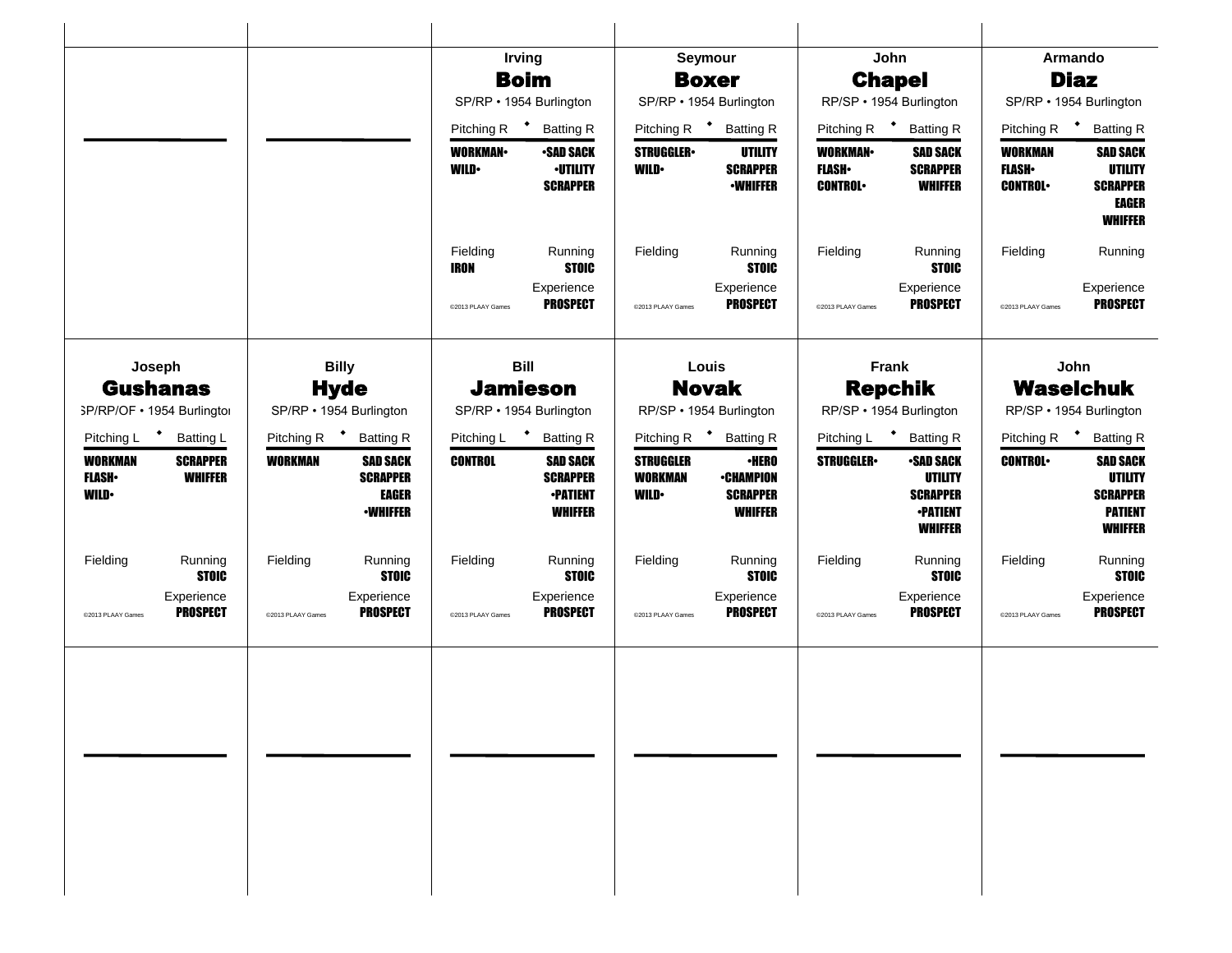| William                                                                                                                                                                                                   | Ray                                                                     | Earl                                                                    | Emil                                                                     | William                                                                                   | <b>Percy</b>                                                          |  |  |
|-----------------------------------------------------------------------------------------------------------------------------------------------------------------------------------------------------------|-------------------------------------------------------------------------|-------------------------------------------------------------------------|--------------------------------------------------------------------------|-------------------------------------------------------------------------------------------|-----------------------------------------------------------------------|--|--|
| <b>Berry</b>                                                                                                                                                                                              | <b>Bellino</b>                                                          | <b>Birnel</b>                                                           | <b>Borgini</b>                                                           | <b>Bower</b>                                                                              | <b>Hough</b>                                                          |  |  |
| OF . 1954 Cedar Rapids                                                                                                                                                                                    | SS · 1954 Cedar Rapids                                                  | 2B/3B · 1954 Cedar Rapids                                               | C · 1954 Cedar Rapids                                                    | C · 1954 Cedar Rapids                                                                     | C · 1954 Cedar Rapids                                                 |  |  |
| $\bullet$<br><b>Batting L</b>                                                                                                                                                                             | <b>Batting R</b>                                                        | ٠<br><b>Batting R</b>                                                   | <b>Batting R</b>                                                         | ٠<br><b>Batting R</b>                                                                     | ٠<br>Batting L                                                        |  |  |
| <b>•HERO</b><br><b>•EAGER</b><br><b>•WHIFFER</b>                                                                                                                                                          | <b>-PATIENT</b><br><b>WHIFFER</b>                                       | <b>·HERO</b><br><b>-SCRAPPER</b><br><b>•PATIENT</b><br><b>•GOOD EYE</b> | <b>SAD SACK</b><br><b>SCRAPPER</b><br><b>•PATIENT</b><br><b>•WHIFFER</b> | <b>•SAD SACK</b><br><b>UTILITY</b><br><b>SCRAPPER</b><br><b>PATIENT</b><br><b>WHIFFER</b> | <b>UTILITY</b><br><b>PATIENT</b><br><b>WHIFFER</b>                    |  |  |
| Fielding<br>Running<br><b>IRON</b>                                                                                                                                                                        | Fielding<br>Running<br><b>IRON</b>                                      | Fielding<br>Running<br><b>IRON</b>                                      | Fielding<br>Running<br><b>STOIC</b><br><b>IRON</b>                       | Fielding<br>Running<br><b>STOIC</b>                                                       | Fielding<br>Running<br><b>STOIC</b>                                   |  |  |
| Experience<br><b>PROSPECT</b><br>@2013 PLAAY Games                                                                                                                                                        | Experience<br><b>PROSPECT</b><br>@2013 PLAAY Games                      | Experience<br><b>PROSPECT</b><br>@2013 PLAAY Games                      | Experience<br><b>PROSPECT</b><br>@2013 PLAAY Games                       | Experience<br><b>PROSPECT</b><br>@2013 PLAAY Games                                        | Experience<br><b>PROSPECT</b><br>@2013 PLAAY Games                    |  |  |
| <b>Bernard</b><br><b>Kozub</b>                                                                                                                                                                            | John<br><b>Kreuter</b>                                                  | Don<br><b>Lauters</b>                                                   | John<br><b>Olczak</b>                                                    | Art<br><b>Pennington</b>                                                                  | <b>Charles</b><br><b>Teague</b>                                       |  |  |
| 3B · 1954 Cedar Rapids                                                                                                                                                                                    | 1B · 1954 Cedar Rapids                                                  | 3B/OF . 1954 Cedar Rapids                                               | OF . 1954 Cedar Rapids                                                   | OF • 1954 Cedar Rapids                                                                    | 2B · 1954 Cedar Rapids                                                |  |  |
| ٠<br><b>Batting R</b>                                                                                                                                                                                     | <b>Batting L</b>                                                        | ٠<br><b>Batting R</b>                                                   | Batting L                                                                | ٠<br><b>Batting B</b>                                                                     | Batting L                                                             |  |  |
| <b>•SAD SACK</b><br><b>•EAGER</b>                                                                                                                                                                         | <b>-HERO</b><br><b>-SCRAPPER</b><br><b>-PATIENT</b><br><b>•GOOD EYE</b> | <b>HERO</b><br><b>•PATIENT</b>                                          | <b>•CHAMPION</b><br><b>-PATIENT</b><br><b>•GOOD EYE</b>                  | <b>HERO</b><br><b>•CHAMPION</b><br><b>•HR KING</b><br><b>PATIENT</b><br><b>•GOOD EYE</b>  | <b>HERO</b><br><b>•CHAMPION</b><br><b>SCRAPPER</b><br><b>GOOD EYE</b> |  |  |
| Fielding<br>Running<br><b>STOIC</b>                                                                                                                                                                       | Running<br>Fielding<br><b>STOIC</b>                                     | Fielding<br>Running                                                     | Fielding<br>Running                                                      | Fielding<br>Running                                                                       | Fielding<br>Running<br><b>STOIC</b>                                   |  |  |
| Experience<br><b>PROSPECT</b><br>@2013 PLAAY Games                                                                                                                                                        | Experience<br><b>PROSPECT</b><br>@2013 PLAAY Games                      | Experience<br><b>PROSPECT</b><br>@2013 PLAAY Games                      | Experience<br><b>PROSPECT</b><br>@2013 PLAAY Games                       | Experience<br><b>PROSPECT</b><br>@2013 PLAAY Games                                        | Experience<br><b>PROSPECT</b><br>@2013 PLAAY Games                    |  |  |
| <b>Elmer</b><br>Westfall<br>OF . 1954 Cedar Rapids<br><b>Batting R</b><br><b>UTILITY</b><br><b>PATIENT</b><br><b>WHIFFER</b><br>Fielding<br>Running<br>Experience<br><b>PROSPECT</b><br>@2013 PLAAY Games |                                                                         |                                                                         |                                                                          |                                                                                           |                                                                       |  |  |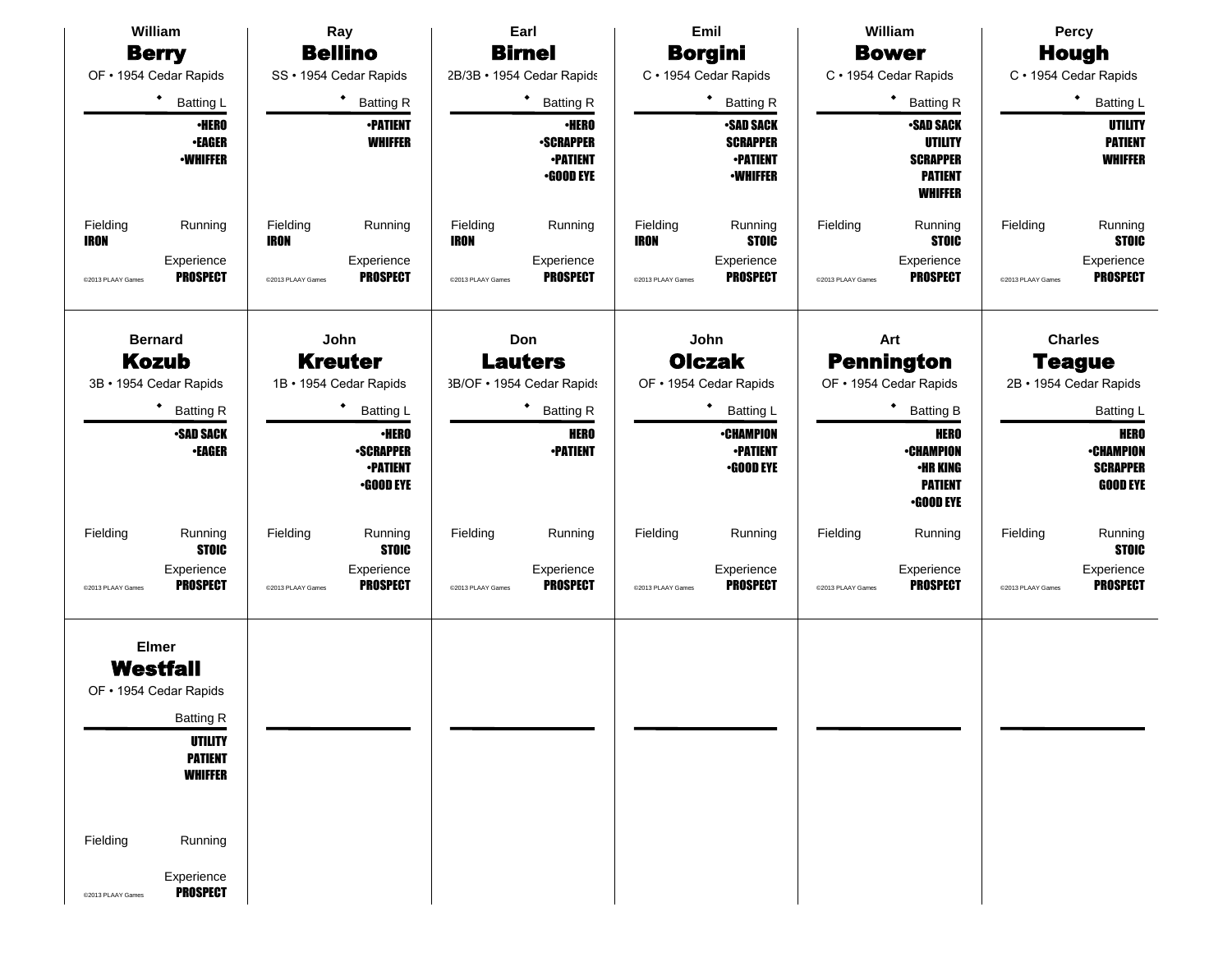|                                                 |                                                                                       |                                                 | Paul                                                                                      |                                             | <b>Bob</b>                                                                             |                                  | Luther                                                                            |                                                                      | Ray                                                                                       |                               | <b>Bill</b>                                                                             |
|-------------------------------------------------|---------------------------------------------------------------------------------------|-------------------------------------------------|-------------------------------------------------------------------------------------------|---------------------------------------------|----------------------------------------------------------------------------------------|----------------------------------|-----------------------------------------------------------------------------------|----------------------------------------------------------------------|-------------------------------------------------------------------------------------------|-------------------------------|-----------------------------------------------------------------------------------------|
|                                                 |                                                                                       |                                                 | <b>Schneiders</b>                                                                         |                                             | <b>Anderson</b>                                                                        |                                  | <b>Burns</b>                                                                      |                                                                      | <b>Coombs</b>                                                                             |                               | <b>Dickey</b>                                                                           |
|                                                 |                                                                                       |                                                 | SP/RP • 1954 Cedar Rapids                                                                 |                                             | RP/SP · 1954 Cedar Rapids                                                              |                                  | RP/SP · 1954 Cedar Rapid:                                                         | SP/RP · 1954 Cedar Rapids                                            |                                                                                           |                               | RP/SP · 1954 Cedar Rapids                                                               |
|                                                 |                                                                                       | Pitching L <sup>+</sup>                         | Batting L                                                                                 | Pitching R <sup>+</sup>                     | <b>Batting R</b>                                                                       | Pitching R <sup>+</sup>          | <b>Batting R</b>                                                                  | Pitching R <sup>+</sup>                                              | <b>Batting R</b>                                                                          | Pitching R <sup>+</sup>       | <b>Batting R</b>                                                                        |
|                                                 |                                                                                       | WORKMAN                                         | <b>SAD SACK</b><br><b>·UTILITY</b><br><b>SCRAPPER</b><br><b>PATIENT</b><br><b>WHIFFER</b> | <b>STAR</b><br><b>FLASH</b>                 | <b>SAD SACK</b><br><b>UTILITY</b><br><b>SCRAPPER</b><br><b>EAGER</b><br><b>WHIFFER</b> | <b>STAR</b><br><b>FLASH</b>      | <b>SAD SACK</b><br><b>-UTILITY</b><br><b>SCRAPPER</b><br>EAGER<br><b>GOOD EYE</b> | <b>WORKMAN</b>                                                       | <b>•SAD SACK</b><br><b>-UTILITY</b><br><b>SCRAPPER</b><br><b>EAGER</b><br><b>•WHIFFER</b> | <b>WORKMAN</b><br><b>WILD</b> | <b>SAD SACK</b><br><b>UTILITY</b><br><b>SCRAPPER</b><br><b>•EAGER</b><br><b>WHIFFER</b> |
|                                                 |                                                                                       | Fielding                                        | Running<br><b>STOIC</b>                                                                   | Fielding                                    | Running<br><b>STOIC</b>                                                                | Fielding                         | Running<br><b>STOIC</b>                                                           | Fielding                                                             | Running<br><b>STOIC</b>                                                                   | Fielding                      | Running<br><b>STOIC</b>                                                                 |
|                                                 |                                                                                       | @2013 PLAAY Games                               | Experience<br><b>PROSPECT</b>                                                             | @2013 PLAAY Games                           | Experience<br><b>PROSPECT</b>                                                          | @2013 PLAAY Games                | Experience<br><b>PROSPECT</b>                                                     | @2013 PLAAY Games                                                    | Experience<br><b>PROSPECT</b>                                                             | @2013 PLAAY Games             | Experience<br><b>PROSPECT</b>                                                           |
| <b>Dick</b><br><b>Drott</b>                     |                                                                                       |                                                 | Edmund<br>Funai                                                                           |                                             | Lenny<br><b>Hinchman</b>                                                               |                                  | <b>Bud</b><br><b>McClure</b>                                                      |                                                                      | <b>Charles</b><br><b>Mitchell</b>                                                         |                               | <b>Darrell</b><br><b>Rothrock</b>                                                       |
| SP/RP · 1954 Cedar Rapids                       |                                                                                       |                                                 | SP/RP · 1954 Cedar Rapids                                                                 | SP/RP · 1954 Cedar Rapids                   |                                                                                        | RP/SP • 1954 Cedar Rapid:        |                                                                                   |                                                                      | RP/SP · 1954 Cedar Rapids                                                                 |                               | SP/RP · 1954 Cedar Rapids                                                               |
| Pitching R <sup>+</sup> Batting R               |                                                                                       | Pitching R <sup>+</sup>                         | <b>Batting R</b>                                                                          | $\bullet$<br>Pitching L<br><b>Batting L</b> |                                                                                        | Pitching L <sup>+</sup>          | <b>Batting L</b>                                                                  | $\left\langle \cdot \right\rangle$<br>Pitching R<br><b>Batting R</b> |                                                                                           | Pitching L                    | <b>Batting R</b>                                                                        |
| <b>WORKMAN-</b><br><b>FLASH</b><br><b>WILD•</b> | <b>•HERO</b><br><b>•CHAMPION</b><br><b>SCRAPPER</b><br><b>EAGER</b><br><b>WHIFFER</b> | <b>WORKMAN</b><br><b>FLASH</b> •<br><b>WILD</b> | ∙HERO<br>EAGER<br><b>-WHIFFER</b>                                                         | ACE-<br><b>FLASH</b><br><b>CONTROL</b>      | <b>•SAD SACK</b><br><b>SCRAPPER</b><br><b>EAGER</b><br><b>WHIFFER</b>                  | <b>STRUGGLER</b><br><b>FLASH</b> | <b>SAD SACK</b><br><b>•UTILITY</b><br><b>SCRAPPER</b><br><b>WHIFFER</b>           | <b>WORKMAN</b><br><b>FLASH</b><br><b>WILD</b>                        | <b>-SAD SACK</b><br>UTILITY<br><b>SCRAPPER</b><br><b>-PATIENT</b><br><b>WHIFFER</b>       | <b>CONTROL</b>                | <b>•HERO</b><br><b>SCRAPPER</b><br><b>-WHIFFER</b>                                      |
| Fielding                                        | Running<br><b>STOIC</b>                                                               | Fielding                                        | Running<br><b>STOIC</b>                                                                   | Fielding                                    | Running<br><b>STOIC</b>                                                                | Fielding                         | Running<br><b>STOIC</b>                                                           | Fielding                                                             | Running<br><b>STOIC</b>                                                                   | Fielding                      | Running<br><b>STOIC</b>                                                                 |
| @2013 PLAAY Games                               | Experience<br><b>PROSPECT</b>                                                         | @2013 PLAAY Games                               | Experience<br><b>PROSPECT</b>                                                             | @2013 PLAAY Games                           | Experience<br><b>PROSPECT</b>                                                          | @2013 PLAAY Games                | Experience<br><b>PROSPECT</b>                                                     | @2013 PLAAY Games                                                    | Experience<br><b>PROSPECT</b>                                                             | @2013 PLAAY Games             | Experience<br><b>PROSPECT</b>                                                           |
|                                                 |                                                                                       |                                                 |                                                                                           |                                             |                                                                                        |                                  |                                                                                   |                                                                      |                                                                                           |                               |                                                                                         |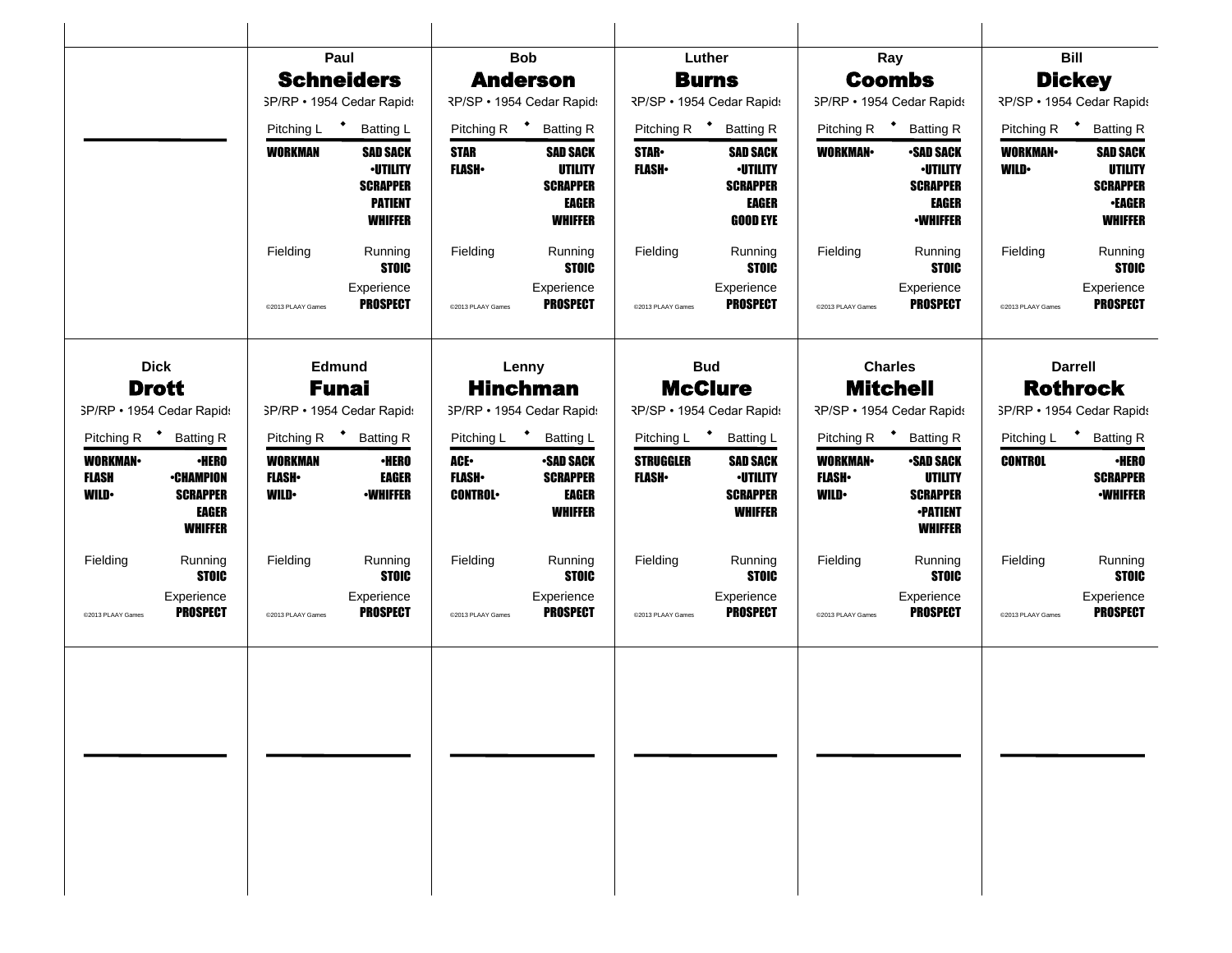| Jack              |                                                                                        |                         | <b>Donald</b>                                                  |                         | Earl                                                                                     |                   | <b>Rudy</b>                                                                                  | <b>Mike</b><br><b>Bobby</b> |                                 |                   |                                                  |
|-------------------|----------------------------------------------------------------------------------------|-------------------------|----------------------------------------------------------------|-------------------------|------------------------------------------------------------------------------------------|-------------------|----------------------------------------------------------------------------------------------|-----------------------------|---------------------------------|-------------------|--------------------------------------------------|
|                   | <b>Concannon</b>                                                                       |                         | <b>Damiano</b>                                                 |                         | <b>Hersh</b>                                                                             |                   | <b>Johnson</b>                                                                               |                             | <b>Krsnich</b>                  |                   | <b>Malkmus</b>                                   |
|                   | SS · 1954 Evansville                                                                   |                         | SS · 1954 Evansville                                           |                         | 1B/OF · 1954 Evansville                                                                  |                   | OF • 1954 Evansville                                                                         |                             | 3B · 1954 Evansville            |                   | 2B · 1954 Evansville                             |
|                   | $\bullet$<br><b>Batting R</b>                                                          |                         | <b>Batting R</b>                                               |                         | ٠<br><b>Batting L</b>                                                                    | Batting L         |                                                                                              |                             | * Batting R                     |                   | ٠<br><b>Batting R</b>                            |
|                   | <b>·UTILITY</b><br><b>SCRAPPER</b><br><b>-WHIFFER</b>                                  |                         | UTILITY<br><b>SCRAPPER</b><br><b>•EAGER</b><br><b>•WHIFFER</b> |                         | <b>HERO</b><br><b>•CHAMPION</b><br><b>·SLUGGER</b><br><b>•PATIENT</b><br><b>•WHIFFER</b> |                   | <b>•SAD SACK</b><br><b>-UTILITY</b><br><b>SCRAPPER</b><br><b>•PATIENT</b><br><b>GOOD EYE</b> |                             | <b>HERO</b>                     |                   | <b>HERO</b><br><b>-SCRAPPER</b><br><b>•EAGER</b> |
| Fielding          | Running<br><b>STOIC</b>                                                                | Fielding<br><b>IRON</b> | Running<br><b>STOIC</b>                                        | Fielding                | Running                                                                                  | Fielding          | Running                                                                                      | Fielding<br><b>IRON</b>     | Running<br><b>-STOIC</b>        | Fielding          | Running                                          |
| @2013 PLAAY Games | Experience<br><b>PROSPECT</b>                                                          | @2013 PLAAY Games       | Experience<br><b>PROSPECT</b>                                  | @2013 PLAAY Games       | Experience<br><b>PROSPECT</b>                                                            | @2013 PLAAY Games | Experience<br><b>PROSPECT</b>                                                                | @2013 PLAAY Games           | Experience<br><b>PROSPECT</b>   | @2013 PLAAY Games | Experience<br><b>PROSPECT</b>                    |
|                   | Walter<br><b>Peterson</b>                                                              |                         | William<br><b>Robertson</b>                                    |                         | Lou<br><b>Soscia</b>                                                                     |                   | AI<br><b>Spangler</b>                                                                        |                             | <b>Robert</b><br><b>Stalker</b> |                   | Johnny<br><b>Turco</b>                           |
|                   | OF • 1954 Evansville                                                                   |                         | OF • 1954 Evansville                                           |                         | C · 1954 Evansville                                                                      |                   | OF • 1954 Evansville                                                                         |                             | OF • 1954 Evansville            |                   | OF • 1954 Evansville                             |
|                   | ٠<br><b>Batting R</b>                                                                  |                         | <b>Batting L</b>                                               |                         | ٠<br><b>Batting R</b>                                                                    |                   | <b>Batting L</b>                                                                             |                             | <b>Batting L</b>                |                   | <b>Batting R</b>                                 |
|                   | <b>•HERO</b><br><b>SCRAPPER</b><br>EAGER<br><b>•WHIFFER</b>                            |                         | UTILITY<br><b>SCRAPPER</b><br><b>•EAGER</b><br><b>WHIFFER</b>  |                         | <b>HERO</b><br><b>-SCRAPPER</b><br><b>PATIENT</b><br><b>WHIFFER</b>                      |                   | <b>HERO</b><br><b>SCRAPPER</b><br><b>•PATIENT</b>                                            |                             | <b>•CHAMPION</b>                |                   | <b>•CHAMPION</b><br><b>-SCRAPPER</b>             |
| Fielding          | Running<br><b>STOIC</b>                                                                | Fielding                | Running<br><b>STOIC</b>                                        | Fielding                | Running<br><b>STOIC</b>                                                                  | Fielding          | Running                                                                                      | Fielding                    | Running<br><b>-STOIC</b>        | Fielding          | Running                                          |
| @2013 PLAAY Games | Experience<br><b>PROSPECT</b>                                                          | @2013 PLAAY Games       | Experience<br><b>PROSPECT</b>                                  | @2013 PLAAY Games       | Experience<br><b>PROSPECT</b>                                                            | @2013 PLAAY Games | Experience<br><b>PROSPECT</b>                                                                | @2013 PLAAY Games           | Experience<br><b>PROSPECT</b>   | @2013 PLAAY Games | Experience<br><b>PROSPECT</b>                    |
|                   | <b>Bill</b><br><b>Wells</b><br>C · 1954 Evansville                                     |                         | Joseph<br><b>Whitley</b><br>1B · 1954 Evansville               |                         | Leonard<br><b>Williams</b><br>OF • 1954 Evansville                                       |                   |                                                                                              |                             |                                 |                   |                                                  |
|                   | <b>Batting R</b>                                                                       |                         | Batting L                                                      |                         | <b>Batting R</b>                                                                         |                   |                                                                                              |                             |                                 |                   |                                                  |
|                   | <b>HERO</b><br><b>·SLUGGER</b><br><b>•HR KING</b><br><b>•PATIENT</b><br><b>WHIFFER</b> |                         | <b>PATIENT</b><br><b>-WHIFFER</b>                              |                         | <b>•HERO</b><br><b>•HR KING</b><br><b>•PATIENT</b><br><b>-WHIFFER</b>                    |                   |                                                                                              |                             |                                 |                   |                                                  |
| Fielding          | Running<br><b>STOIC</b>                                                                | Fielding                | Running                                                        | Fielding<br><b>IRON</b> | Running                                                                                  |                   |                                                                                              |                             |                                 |                   |                                                  |
| @2013 PLAAY Games | Experience<br><b>PROSPECT</b>                                                          | @2013 PLAAY Games       | Experience<br><b>PROSPECT</b>                                  | @2013 PLAAY Games       | Experience<br><b>PROSPECT</b>                                                            |                   |                                                                                              |                             |                                 |                   |                                                  |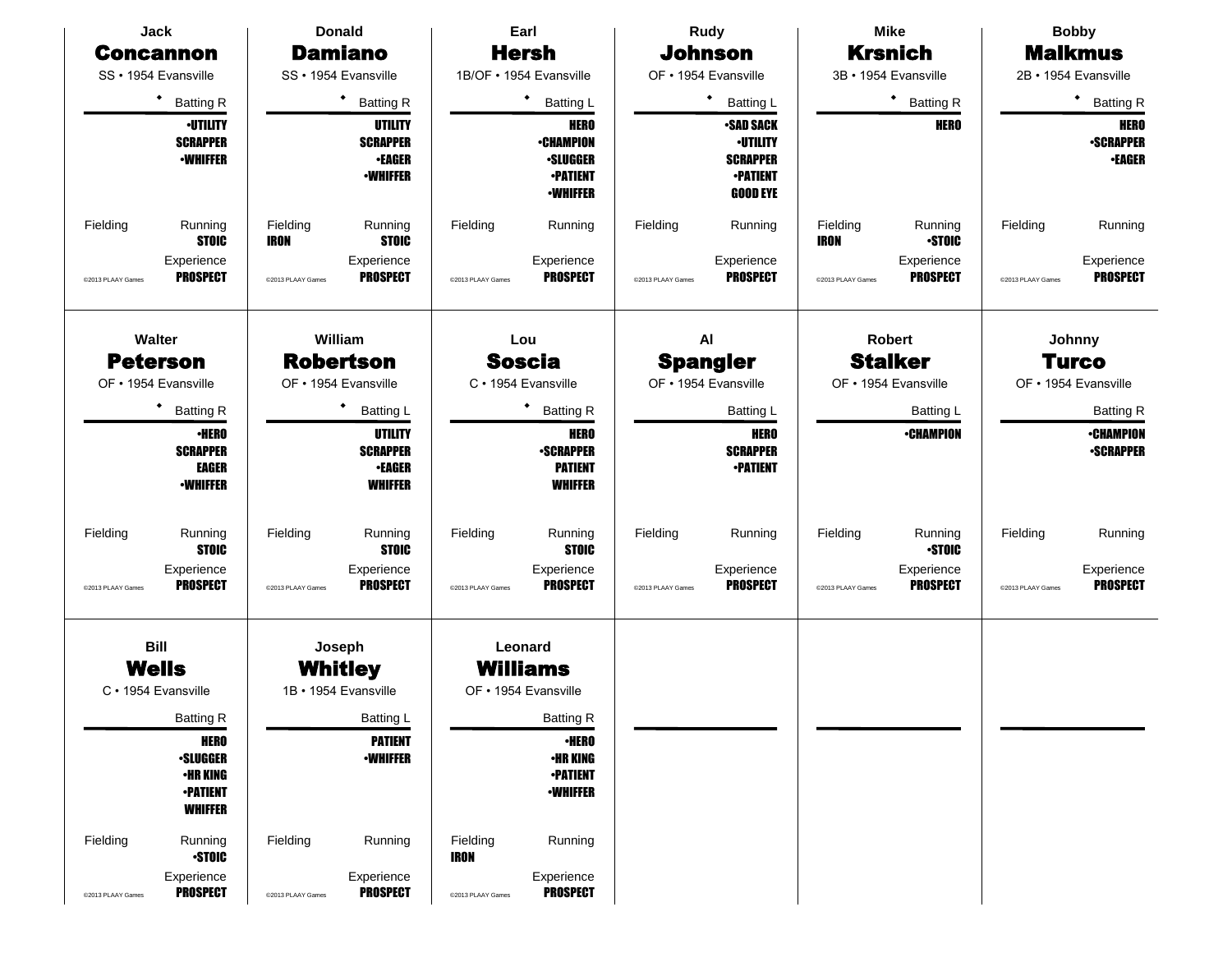|                                                                                 |                                                                                                              | Larry                                                                                 | <b>Bill</b>                                                                                           | Rudolph                                                                                          | Mel                                                                                            |
|---------------------------------------------------------------------------------|--------------------------------------------------------------------------------------------------------------|---------------------------------------------------------------------------------------|-------------------------------------------------------------------------------------------------------|--------------------------------------------------------------------------------------------------|------------------------------------------------------------------------------------------------|
|                                                                                 |                                                                                                              | <b>Burgess</b>                                                                        | <b>Denney</b>                                                                                         | <b>Fortin</b>                                                                                    | <b>Himes</b>                                                                                   |
|                                                                                 |                                                                                                              | SP/RP · 1954 Evansville                                                               | SP/RP · 1954 Evansville                                                                               | RP/SP · 1954 Evansville                                                                          | RP · 1954 Evansville                                                                           |
|                                                                                 |                                                                                                              | Pitching L <sup>+</sup> Batting R                                                     | Pitching R <sup>+</sup> Batting R                                                                     | Pitching R <sup>+</sup><br><b>Batting R</b>                                                      | Pitching R <b>*</b> Batting R                                                                  |
|                                                                                 |                                                                                                              | <b>SAD SACK</b><br><b>FLASH</b> •<br><b>WILD</b><br><b>SCRAPPER</b><br><b>WHIFFER</b> | <b>WORKMAN</b><br><b>SAD SACK</b><br><b>-UTILITY</b><br><b>WILD</b><br><b>EAGER</b><br><b>WHIFFER</b> | <b>FLASH</b><br><b>-SAD SACK</b><br><b>SCRAPPER</b><br><b>•EAGER</b><br><b>WHIFFER</b>           | <b>·HERO</b><br><b>STAR</b><br><b>-CHAMPION</b><br><b>SCRAPPER</b><br>EAGER<br><b>•WHIFFER</b> |
|                                                                                 |                                                                                                              | Fielding<br>Running<br><b>STOIC</b>                                                   | Fielding<br>Running<br><b>STOIC</b>                                                                   | Fielding<br>Running<br><b>STOIC</b>                                                              | Running<br>Fielding<br><b>STOIC</b>                                                            |
|                                                                                 |                                                                                                              | Experience<br><b>PROSPECT</b><br>@2013 PLAAY Games                                    | Experience<br><b>PROSPECT</b><br>@2013 PLAAY Games                                                    | Experience<br><b>PROSPECT</b><br>@2013 PLAAY Games                                               | Experience<br><b>PROSPECT</b><br>@2013 PLAAY Games                                             |
| <b>Bill</b>                                                                     | Frank                                                                                                        | Ray                                                                                   | <b>Bill</b>                                                                                           | <b>Frederick</b>                                                                                 |                                                                                                |
| <b>Hockenbury</b><br>RP · 1954 Evansville                                       | <b>Oehling</b><br>SP/RP · 1954 Evansville                                                                    | <b>Rippelmeyer</b><br>SP · 1954 Evansville                                            | <b>Roland</b><br>RP/SP · 1954 Evansville                                                              | <b>Vogel</b><br>SP/RP • 1954 Evansville                                                          |                                                                                                |
| Pitching R <sup>+</sup> Batting R                                               | Pitching L <sup>+</sup><br><b>Batting R</b>                                                                  | Pitching R <sup>+</sup> Batting R                                                     | Pitching R <sup>+</sup> Batting R                                                                     | Pitching R <sup>+</sup> Batting R                                                                |                                                                                                |
| <b>STAR-</b><br><b>•HERO</b><br><b>WILD•</b><br><b>SCRAPPER</b><br><b>EAGER</b> | <b>CONTROL</b><br><b>•SAD SACK</b><br><b>·UTILITY</b><br><b>SCRAPPER</b><br><b>•EAGER</b><br><b>-WHIFFER</b> | <b>STAR</b><br><b>•HERO</b><br><b>-SCRAPPER</b><br><b>EAGER</b><br><b>WHIFFER</b>     | <b>STAR</b><br><b>SAD SACK</b><br><b>FLASH</b><br><b>UTILITY</b><br><b>EAGER</b><br><b>WHIFFER</b>    | <b>STAR</b><br><b>SAD SACK</b><br><b>FLASH</b> •<br>UTILITY<br><b>SCRAPPER</b><br><b>WHIFFER</b> |                                                                                                |
| Fielding<br>Running<br><b>STOIC</b>                                             | Fielding<br>Running<br><b>STOIC</b>                                                                          | Fielding<br>Running<br><b>STOIC</b>                                                   | Fielding<br>Running<br><b>STOIC</b>                                                                   | Fielding<br>Running<br><b>STOIC</b>                                                              |                                                                                                |
| Experience<br><b>PROSPECT</b><br>@2013 PLAAY Games                              | Experience<br><b>PROSPECT</b><br>@2013 PLAAY Games                                                           | Experience<br><b>PROSPECT</b><br>@2013 PLAAY Games                                    | Experience<br><b>PROSPECT</b><br>@2013 PLAAY Games                                                    | Experience<br><b>PROSPECT</b><br>@2013 PLAAY Games                                               |                                                                                                |
|                                                                                 |                                                                                                              |                                                                                       |                                                                                                       |                                                                                                  |                                                                                                |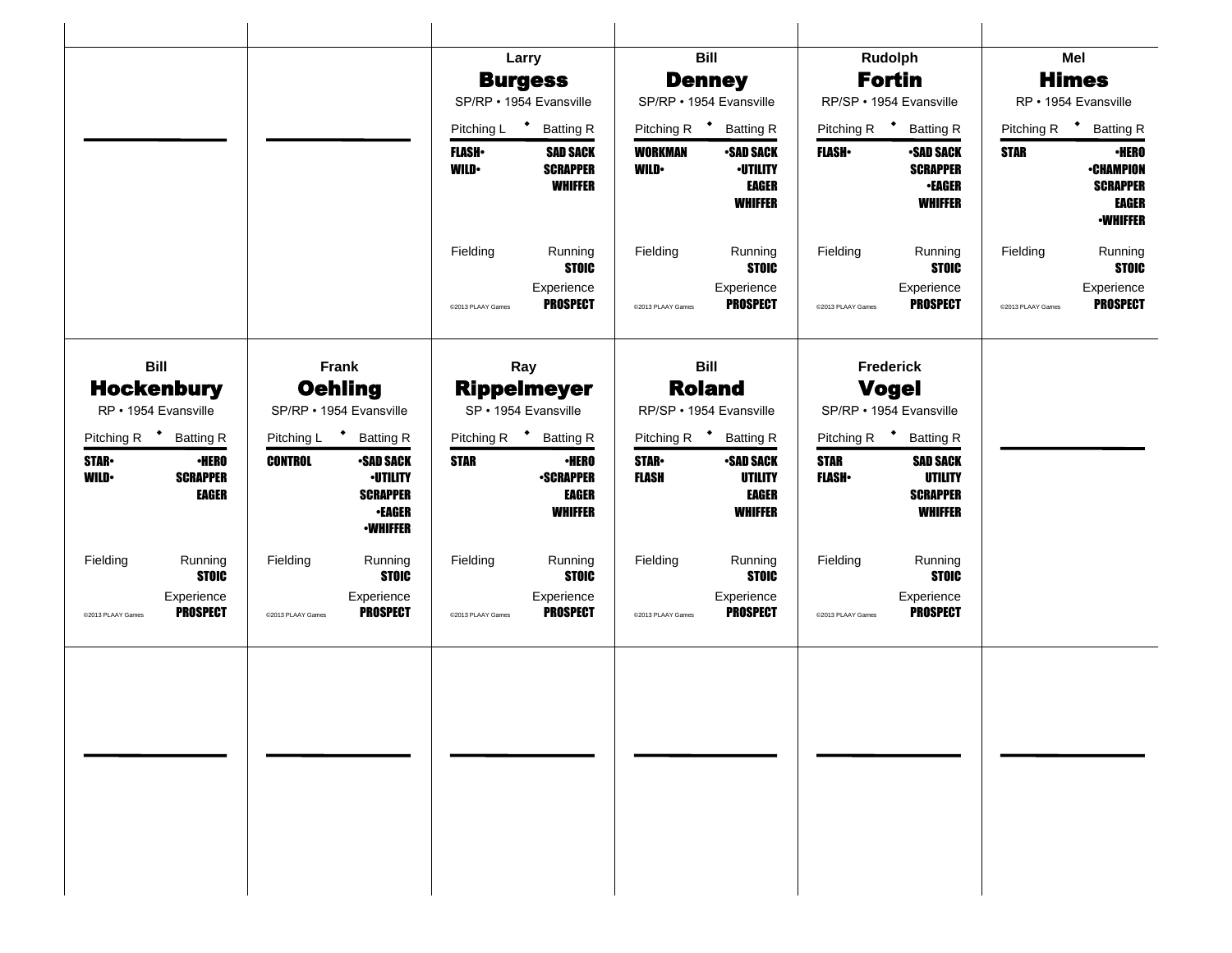| <b>Robert</b>                                                                                | Joe                                                                                      | <b>Robert</b>                                                                              | Armando                                                                                   | <b>Bill</b>                                                               | Roger                                                                                       |  |  |
|----------------------------------------------------------------------------------------------|------------------------------------------------------------------------------------------|--------------------------------------------------------------------------------------------|-------------------------------------------------------------------------------------------|---------------------------------------------------------------------------|---------------------------------------------------------------------------------------------|--|--|
| <b>Aiello</b>                                                                                | <b>Camacho</b>                                                                           | <b>Diers</b>                                                                               | <b>Flores</b>                                                                             | <b>Kallas</b>                                                             | <b>Maris</b>                                                                                |  |  |
| OF · 1954 Keokuk                                                                             | MI · 1954 Keokuk                                                                         | OF · 1954 Keokuk                                                                           | C · 1954 Keokuk                                                                           | 2B · 1954 Keokuk                                                          | OF • 1954 Keokuk                                                                            |  |  |
| $\bullet$<br><b>Batting R</b>                                                                | $\bullet$<br><b>Batting R</b>                                                            | ٠<br><b>Batting R</b>                                                                      | ٠<br><b>Batting R</b>                                                                     | ٠<br><b>Batting R</b>                                                     | ٠<br><b>Batting L</b>                                                                       |  |  |
| <b>-UTILITY</b><br><b>PATIENT</b><br><b>WHIFFER</b>                                          | <b>HERO</b><br><b>•PATIENT</b>                                                           | <b>•HR KING</b><br><b>PATIENT</b><br><b>WHIFFER</b>                                        | <b>·UTILITY</b><br><b>-SCRAPPER</b><br><b>PATIENT</b><br><b>-WHIFFER</b>                  | <b>-SAD SACK</b><br><b>SCRAPPER</b><br><b>PATIENT</b><br><b>-WHIFFER</b>  | <b>•CHAMPION</b><br><b>-SLUGGER</b><br><b>•HR KING</b><br><b>-PATIENT</b>                   |  |  |
| Fielding<br>Running<br>Experience                                                            | Fielding<br>Running<br><b>-ACTIVE</b><br><b>IRON</b><br>Experience                       | Fielding<br>Running<br><b>IRON</b><br>Experience                                           | Fielding<br>Running<br><b>STOIC</b><br>Experience                                         | Fielding<br>Running<br>Experience                                         | Running<br>Fielding<br><b>•ACTIVE</b><br><b>IRON</b><br>Experience                          |  |  |
| <b>PROSPECT</b><br>@2013 PLAAY Games                                                         | <b>PROSPECT</b><br>@2013 PLAAY Games                                                     | <b>PROSPECT</b><br>@2013 PLAAY Games                                                       | <b>PROSPECT</b><br>@2013 PLAAY Games                                                      | <b>PROSPECT</b><br>@2013 PLAAY Games                                      | <b>PROSPECT</b><br>@2013 PLAAY Games                                                        |  |  |
| <b>Eduardo</b><br><b>Monasterio</b><br>3B · 1954 Keokuk                                      | <b>Alex</b><br><b>Monchak</b><br>2B · 1954 Keokuk                                        | John<br><b>Morse</b><br>3B · 1954 Keokuk                                                   | Richard<br><b>Myers</b><br>C · 1954 Keokuk                                                | Joseph<br><b>Randazzo</b><br>1B · 1954 Keokuk                             | <b>Eddie</b><br><b>Reed</b><br>OF · 1954 Keokuk                                             |  |  |
| ٠                                                                                            | ٠                                                                                        | ٠                                                                                          |                                                                                           |                                                                           |                                                                                             |  |  |
| <b>Batting R</b><br><b>-SAD SACK</b><br><b>SCRAPPER</b><br><b>•EAGER</b><br><b>WHIFFER</b>   | <b>Batting R</b><br><b>UTILITY</b><br><b>-PATIENT</b><br><b>-WHIFFER</b>                 | <b>Batting R</b><br><b>-UTILITY</b><br><b>SCRAPPER</b><br><b>PATIENT</b><br><b>WHIFFER</b> | <b>Batting R</b><br><b>UTILITY</b><br><b>•WHIFFER</b>                                     | <b>Batting R</b><br><b>HERO</b>                                           | Batting L<br><b>•SAD SACK</b><br><b>HR KING</b><br><b>WHIFFER</b>                           |  |  |
| Fielding<br>Running<br>Experience<br><b>PROSPECT</b><br>@2013 PLAAY Games                    | Running<br>Fielding<br>Experience<br><b>PROSPECT</b><br>@2013 PLAAY Games                | Fielding<br>Running<br><b>ACTIVE</b><br>Experience<br><b>PROSPECT</b><br>@2013 PLAAY Games | Fielding<br>Running<br><b>STOIC</b><br>Experience<br><b>PROSPECT</b><br>@2013 PLAAY Games | Fielding<br>Running<br>Experience<br><b>PROSPECT</b><br>@2013 PLAAY Games | Fielding<br>Running<br><b>•ACTIVE</b><br>Experience<br><b>PROSPECT</b><br>@2013 PLAAY Games |  |  |
|                                                                                              |                                                                                          |                                                                                            |                                                                                           |                                                                           |                                                                                             |  |  |
| Frank<br><b>Tanana</b>                                                                       | <b>Stanley</b><br>Turner                                                                 |                                                                                            |                                                                                           |                                                                           |                                                                                             |  |  |
| OF · 1954 Keokuk                                                                             | SS · 1954 Keokuk                                                                         |                                                                                            |                                                                                           |                                                                           |                                                                                             |  |  |
| <b>Batting R</b>                                                                             | Batting L                                                                                |                                                                                            |                                                                                           |                                                                           |                                                                                             |  |  |
| <b>-CHAMPION</b><br><b>·SLUGGER</b><br><b>•HR KING</b><br><b>•PATIENT</b><br><b>-WHIFFER</b> | <b>HERO</b><br><b>·SLUGGER</b><br><b>•PATIENT</b><br><b>-WHIFFER</b>                     |                                                                                            |                                                                                           |                                                                           |                                                                                             |  |  |
| Fielding<br>Running<br>Experience<br><b>PROSPECT</b><br>@2013 PLAAY Games                    | Fielding<br>Running<br><b>IRON</b><br>Experience<br><b>PROSPECT</b><br>@2013 PLAAY Games |                                                                                            |                                                                                           |                                                                           |                                                                                             |  |  |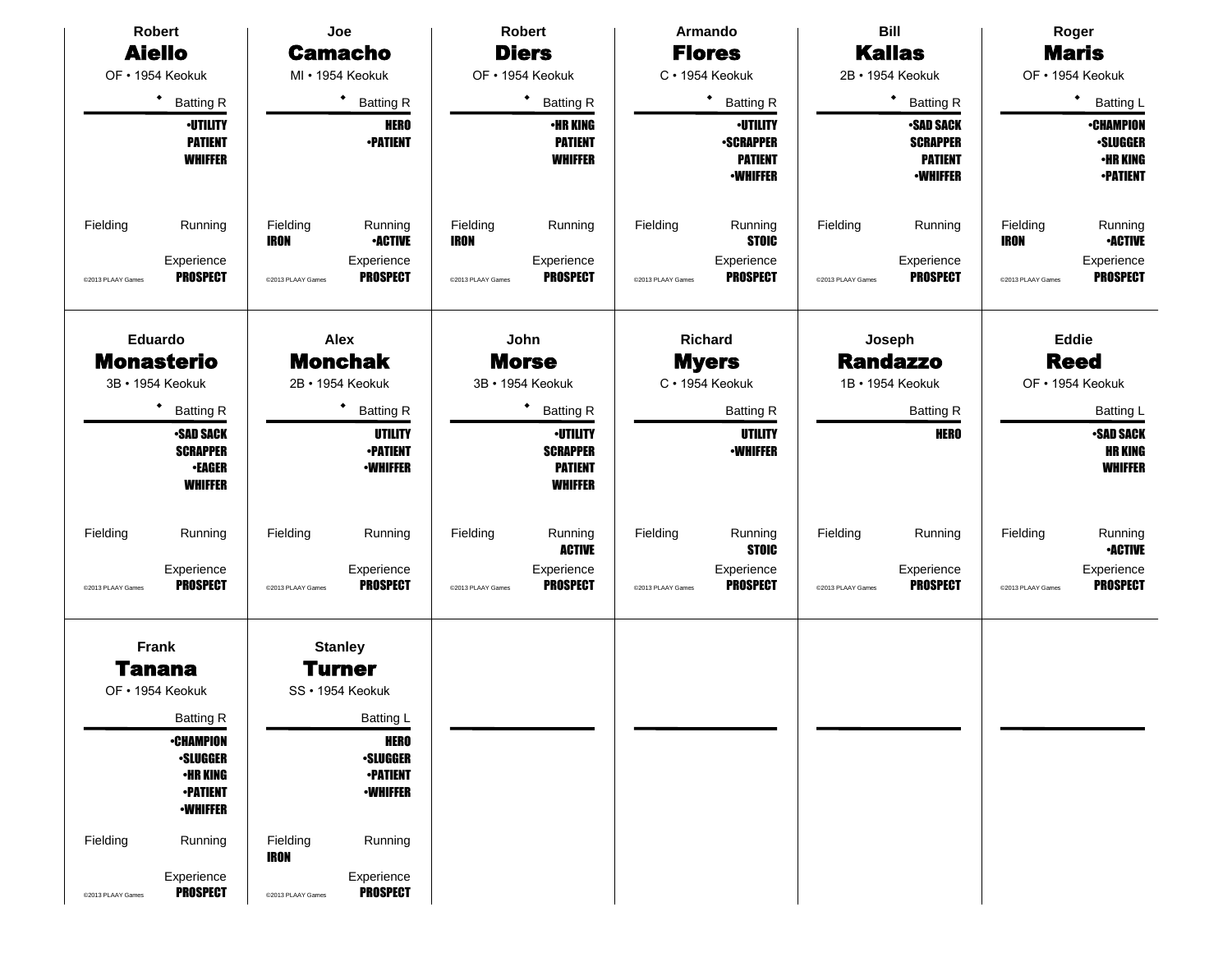|                                                                                      |                                                                                                                         | George                                                                                                                   | John                                                                     | <b>Donald</b>                                                                                         | Dan                                                        |  |
|--------------------------------------------------------------------------------------|-------------------------------------------------------------------------------------------------------------------------|--------------------------------------------------------------------------------------------------------------------------|--------------------------------------------------------------------------|-------------------------------------------------------------------------------------------------------|------------------------------------------------------------|--|
|                                                                                      |                                                                                                                         | <b>Aitken</b>                                                                                                            | <b>Cerbo</b>                                                             | <b>Nance</b>                                                                                          | <b>Osinski</b>                                             |  |
|                                                                                      |                                                                                                                         | SP · 1954 Keokuk                                                                                                         | SP/RP · 1954 Keokuk                                                      | RP/SP · 1954 Keokuk                                                                                   | SP · 1954 Keokuk                                           |  |
|                                                                                      |                                                                                                                         | Pitching R <sup>+</sup> Batting R                                                                                        | Pitching R <sup>+</sup><br><b>Batting R</b>                              | Pitching R <sup>+</sup><br><b>Batting R</b>                                                           | Pitching R <sup>+</sup><br><b>Batting R</b>                |  |
|                                                                                      |                                                                                                                         | <b>SAD SACK</b><br><b>FLASH</b> •<br><b>WILD</b><br><b>SCRAPPER</b><br><b>EAGER</b><br><b>WHIFFER</b>                    | <b>STRUGGLER</b><br><b>-UTILITY</b><br><b>SCRAPPER</b><br><b>WHIFFER</b> | <b>STAR</b><br><b>SAD SACK</b><br><b>UTILITY</b><br><b>SCRAPPER</b><br><b>EAGER</b><br><b>WHIFFER</b> | <b>FLASH</b> •<br>UTILITY<br><b>WHIFFER</b><br><b>WILD</b> |  |
|                                                                                      |                                                                                                                         | Fielding<br>Running<br><b>STOIC</b><br><b>IRON</b>                                                                       | Running<br>Fielding<br><b>STOIC</b>                                      | Fielding<br>Running<br><b>STOIC</b>                                                                   | Running<br>Fielding<br><b>STOIC</b>                        |  |
|                                                                                      |                                                                                                                         | Experience<br><b>PROSPECT</b><br>@2013 PLAAY Games                                                                       | Experience<br><b>PROSPECT</b><br>@2013 PLAAY Games                       | Experience<br><b>PROSPECT</b><br>@2013 PLAAY Games                                                    | Experience<br><b>PROSPECT</b><br>@2013 PLAAY Games         |  |
| Mo<br><b>Owen</b><br>RP · 1954 Keokuk                                                | <b>Stan</b><br><b>Pitula</b><br>SP/RP · 1954 Keokuk                                                                     | Raymond<br><b>Seif</b><br>SP/RP · 1954 Keokuk                                                                            |                                                                          |                                                                                                       |                                                            |  |
| Pitching R <sup>+</sup> Batting R                                                    | Pitching R <sup>+</sup><br><b>Batting R</b>                                                                             | Pitching R + Batting R                                                                                                   |                                                                          |                                                                                                       |                                                            |  |
| <b>WORKMAN</b><br><b>UTILITY</b><br><b>WILD</b><br><b>•PATIENT</b><br><b>WHIFFER</b> | <b>STAR</b><br><b>•SAD SACK</b><br><b>FLASH</b><br><b>•HR KING</b><br><b>CONTROL</b><br><b>-EAGER</b><br><b>WHIFFER</b> | <b>STAR</b><br><b>SAD SACK</b><br><b>UTILITY</b><br><b>CONTROL</b><br><b>SCRAPPER</b><br><b>-EAGER</b><br><b>WHIFFER</b> |                                                                          |                                                                                                       |                                                            |  |
| Fielding<br>Running<br><b>STOIC</b>                                                  | Fielding<br>Running<br><b>STOIC</b>                                                                                     | Fielding<br>Running<br><b>STOIC</b>                                                                                      |                                                                          |                                                                                                       |                                                            |  |
| Experience<br><b>PROSPECT</b><br>@2013 PLAAY Games                                   | Experience<br><b>PROSPECT</b><br>@2013 PLAAY Games                                                                      | Experience<br><b>PROSPECT</b><br>@2013 PLAAY Games                                                                       |                                                                          |                                                                                                       |                                                            |  |
|                                                                                      |                                                                                                                         |                                                                                                                          |                                                                          |                                                                                                       |                                                            |  |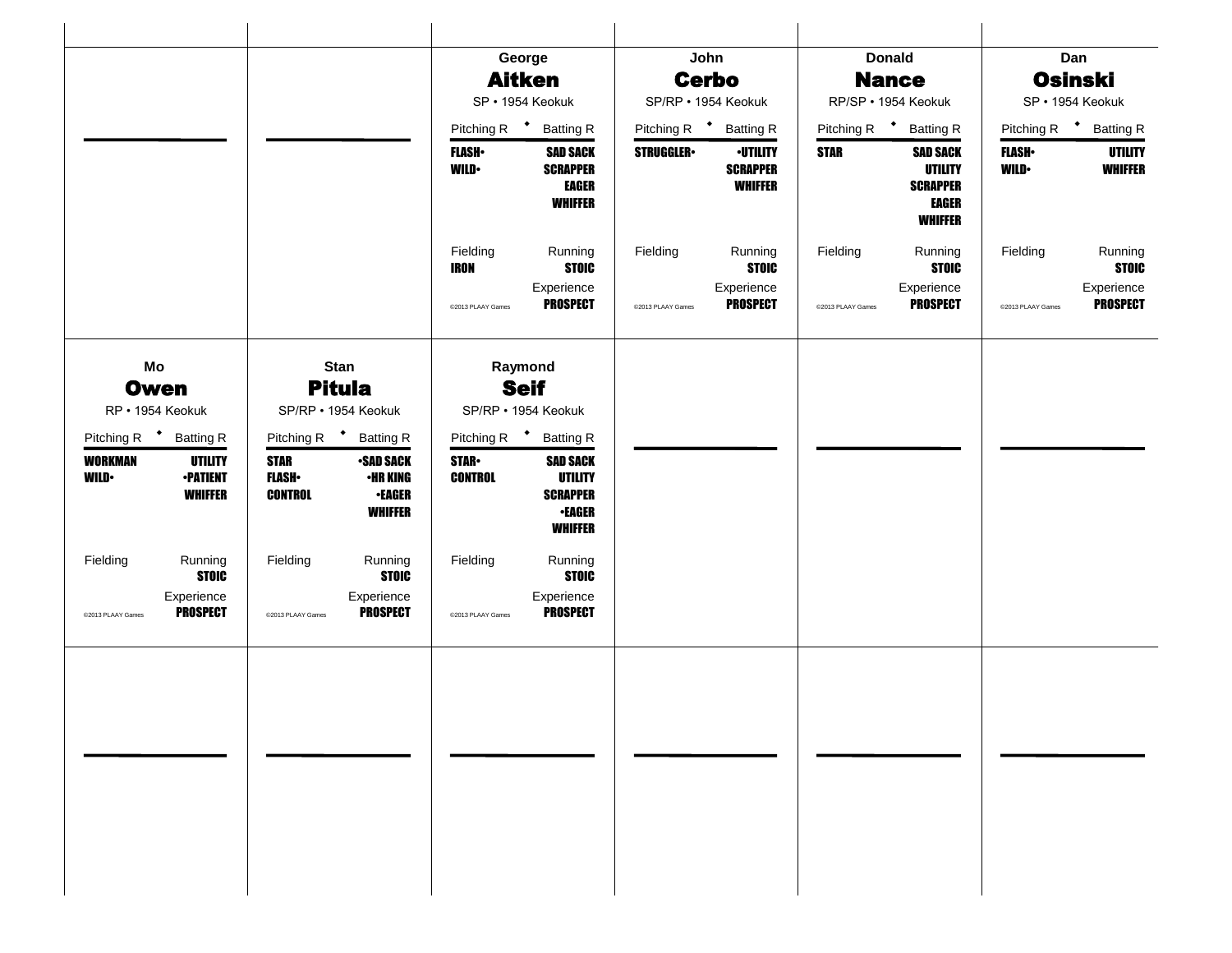| <b>Donald</b>                                                                                                                                                                                                                    | <b>Bernie</b>                                                                                     | Gene                                                                        | <b>Samuel</b>                                                                                 | <b>Charles</b>                                                                                 | <b>Robert</b>                                                                     |
|----------------------------------------------------------------------------------------------------------------------------------------------------------------------------------------------------------------------------------|---------------------------------------------------------------------------------------------------|-----------------------------------------------------------------------------|-----------------------------------------------------------------------------------------------|------------------------------------------------------------------------------------------------|-----------------------------------------------------------------------------------|
| <b>Brown</b>                                                                                                                                                                                                                     | <b>Crumpton</b>                                                                                   | <b>Faszholz</b>                                                             | <b>Goodsoozian</b>                                                                            | <b>Keller</b>                                                                                  | <b>Kosis</b>                                                                      |
| 3B · 1954 Peoria                                                                                                                                                                                                                 | 3B · 1954 Peoria                                                                                  | 1B/OF · 1954 Peoria                                                         | 2B · 1954 Peoria                                                                              | 1B · 1954 Peoria                                                                               | OF · 1954 Peoria                                                                  |
| ٠<br><b>Batting R</b>                                                                                                                                                                                                            | ٠<br><b>Batting L</b>                                                                             | ٠<br><b>Batting L</b>                                                       | ٠<br><b>Batting R</b>                                                                         | $\bullet$<br><b>Batting L</b>                                                                  | ٠<br><b>Batting R</b>                                                             |
| <b>-SAD SACK</b><br><b>-UTILITY</b><br><b>HR KING</b><br><b>PATIENT</b><br><b>WHIFFER</b>                                                                                                                                        | <b>HERO</b><br><b>-CHAMPION</b><br><b>·SLUGGER</b><br><b>-PATIENT</b><br><b>WHIFFER</b>           | <b>•CHAMPION</b><br><b>-SCRAPPER</b><br><b>PATIENT</b><br><b>•GOOD EYE</b>  | <b>SCRAPPER</b><br><b>GOOD EYE</b>                                                            | <b>UTILITY</b><br><b>SCRAPPER</b><br><b>GOOD EYE</b>                                           | <b>·HERO</b>                                                                      |
| Fielding<br>Running<br><b>STOIC</b>                                                                                                                                                                                              | Fielding<br>Running<br><b>STOIC</b>                                                               | Fielding<br>Running                                                         | Fielding<br>Running                                                                           | Fielding<br>Running                                                                            | Fielding<br>Running                                                               |
| Experience<br><b>PROSPECT</b><br>@2013 PLAAY Games                                                                                                                                                                               | Experience<br><b>PROSPECT</b><br>@2013 PLAAY Games                                                | Experience<br><b>PROSPECT</b><br>@2013 PLAAY Games                          | Experience<br><b>PROSPECT</b><br>@2013 PLAAY Games                                            | Experience<br><b>PROSPECT</b><br>@2013 PLAAY Games                                             | Experience<br><b>PROSPECT</b><br>@2013 PLAAY Games                                |
| James<br><b>McClung</b><br>3B/C/OF · 1954 Peoria                                                                                                                                                                                 | <b>Alton</b><br><b>Miller</b><br>SS · 1954 Peoria                                                 | Ed<br><b>Olsen</b><br>3B · 1954 Peoria                                      | <b>Robert</b><br><b>Rand</b><br>C · 1954 Peoria                                               | <b>Robert</b><br><b>Shawver</b><br>SS · 1954 Peoria                                            | <b>Mike</b><br><b>Trapani</b><br>OF · 1954 Peoria                                 |
| $\bullet$<br>Batting L<br><b>•CHAMPION</b><br><b>•PATIENT</b><br><b>-WHIFFER</b>                                                                                                                                                 | ٠<br><b>Batting R</b><br><b>·UTILITY</b>                                                          | ٠<br><b>Batting R</b><br><b>SAD SACK</b><br><b>•EAGER</b><br><b>WHIFFER</b> | <b>Batting R</b><br><b>•CHAMPION</b><br><b>•SLUGGER</b><br><b>•PATIENT</b><br><b>-WHIFFER</b> | ٠<br><b>Batting L</b><br><b>-HERO</b><br><b>•CHAMPION</b><br><b>PATIENT</b><br><b>•WHIFFER</b> | Batting L<br><b>•CHAMPION</b><br><b>-SCRAPPER</b><br>$-$ GOOD EYE                 |
| Fielding<br>Running<br><b>IRON</b><br>Experience<br><b>PROSPECT</b><br>@2013 PLAAY Games                                                                                                                                         | Fielding<br>Running<br><b>STOIC</b><br>IRON<br>Experience<br><b>PROSPECT</b><br>@2013 PLAAY Games | Fielding<br>Running<br>Experience<br><b>PROSPECT</b><br>@2013 PLAAY Games   | Fielding<br>Running<br><b>IRON</b><br>Experience<br><b>PROSPECT</b><br>@2013 PLAAY Games      | Fielding<br>Running<br><b>IRON</b><br>Experience<br><b>PROSPECT</b><br>@2013 PLAAY Games       | Fielding<br>Running<br>IRON<br>Experience<br><b>PROSPECT</b><br>@2013 PLAAY Games |
| Len<br><b>Tucker</b><br>OF · 1954 Peoria<br><b>Batting R</b><br><b>HERO</b><br><b>•HR KING</b><br><b>PATIENT</b><br><b>WHIFFER</b><br>Fielding<br>Running<br><b>ACTIVE</b><br>Experience<br><b>PROSPECT</b><br>@2013 PLAAY Games |                                                                                                   |                                                                             |                                                                                               |                                                                                                |                                                                                   |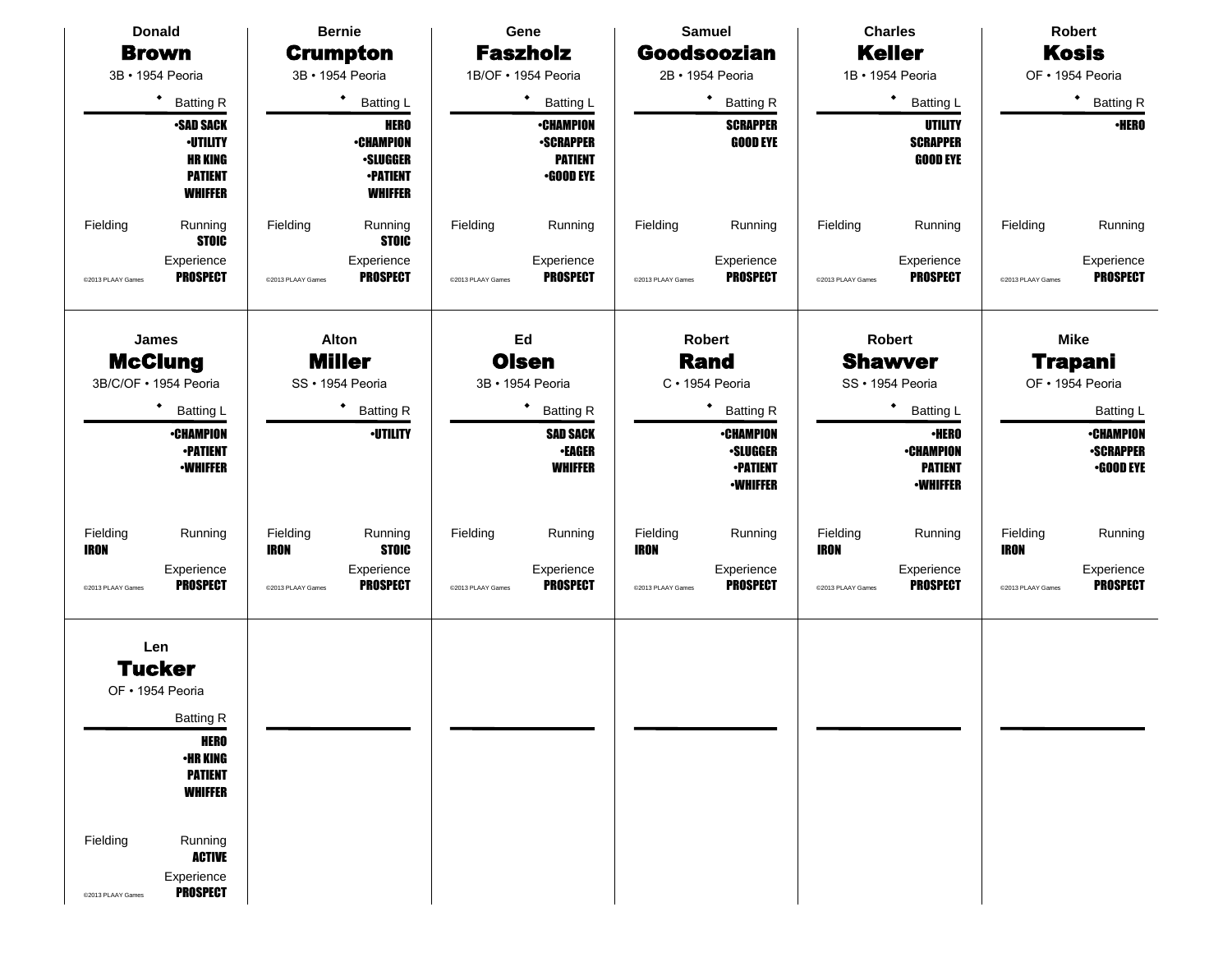|                                                                                                           | <b>Nathan</b>                                                                                                               | John                                                                                                                        | <b>James</b>                                                                                 | <b>Bob</b>                                                                                                | James                                                                                                                                  |
|-----------------------------------------------------------------------------------------------------------|-----------------------------------------------------------------------------------------------------------------------------|-----------------------------------------------------------------------------------------------------------------------------|----------------------------------------------------------------------------------------------|-----------------------------------------------------------------------------------------------------------|----------------------------------------------------------------------------------------------------------------------------------------|
|                                                                                                           | <b>Yablon</b>                                                                                                               | <b>Balay</b>                                                                                                                | <b>Davis</b>                                                                                 | <b>Duliba</b>                                                                                             | <b>Dupuy</b>                                                                                                                           |
|                                                                                                           | RP/SP · 1954 Peoria                                                                                                         | RP · 1954 Peoria                                                                                                            | SP/RP · 1954 Peoria                                                                          | SP/RP · 1954 Peoria                                                                                       | RP · 1954 Peoria                                                                                                                       |
|                                                                                                           | Pitching R <sup>+</sup><br><b>Batting B</b>                                                                                 | Pitching L + Batting R                                                                                                      | Pitching R <sup>+</sup><br><b>Batting R</b>                                                  | Pitching R <sup>+</sup><br><b>Batting R</b>                                                               | Pitching R <sup>+</sup><br><b>Batting R</b>                                                                                            |
|                                                                                                           | <b>STAR</b> •<br><b>SAD SACK</b><br><b>UTILITY</b><br><b>CONTROL</b><br><b>SCRAPPER</b><br><b>PATIENT</b><br><b>WHIFFER</b> | <b>STRUGGLER</b><br><b>·HERO</b><br><b>CONTROL</b><br><b>SCRAPPER</b>                                                       | WORKMAN<br><b>•SAD SACK</b><br><b>-UTILITY</b><br><b>WHIFFER</b>                             | <b>WORKMAN</b><br><b>·UTILITY</b><br><b>CONTROL</b><br><b>•SCRAPPER</b><br><b>EAGER</b><br><b>WHIFFER</b> | <b>SAD SACK</b><br><b>STRUGGLER</b><br><b>WORKMAN</b><br><b>SCRAPPER</b><br><b>PATIENT</b><br><b>FLASH</b> •<br><b>WHIFFER</b><br>WILD |
|                                                                                                           | Fielding<br>Running<br><b>STOIC</b>                                                                                         | Running<br>Fielding<br><b>STOIC</b>                                                                                         | Fielding<br>Running<br><b>STOIC</b>                                                          | Running<br>Fielding<br><b>STOIC</b>                                                                       | Fielding<br>Running<br><b>STOIC</b>                                                                                                    |
|                                                                                                           | Experience<br><b>PROSPECT</b><br>@2013 PLAAY Games                                                                          | Experience<br><b>PROSPECT</b><br>@2013 PLAAY Games                                                                          | Experience<br><b>PROSPECT</b><br>@2013 PLAAY Games                                           | Experience<br><b>PROSPECT</b><br>@2013 PLAAY Games                                                        | Experience<br><b>PROSPECT</b><br>@2013 PLAAY Games                                                                                     |
| <b>Rogers</b>                                                                                             | <b>Robert</b>                                                                                                               | <b>Charles</b>                                                                                                              | <b>Robert</b>                                                                                | <b>Elio</b>                                                                                               | Robert                                                                                                                                 |
|                                                                                                           | <b>Fister</b><br><b>Heins</b>                                                                                               |                                                                                                                             | <b>Rauber</b>                                                                                | <b>Scarpa</b>                                                                                             | <b>Vogel</b>                                                                                                                           |
| SP/RP · 1954 Peoria                                                                                       | RP/SP · 1954 Peoria                                                                                                         | RP/SP · 1954 Peoria                                                                                                         | RP/SP · 1954 Peoria                                                                          | SP · 1954 Peoria                                                                                          | SP/RP · 1954 Peoria                                                                                                                    |
| Pitching R <sup>+</sup> Batting R                                                                         | Pitching R <sup>+</sup> Batting R                                                                                           | Pitching R <sup>+</sup> Batting R                                                                                           | Pitching L <sup>+</sup> Batting R                                                            | Pitching R <sup>+</sup><br><b>Batting R</b>                                                               | Pitching R <sup>+</sup> Batting R                                                                                                      |
| <b>STRUGGLER</b><br><b>•SAD SACK</b><br><b>WILD•</b><br><b>SCRAPPER</b><br><b>EAGER</b><br><b>WHIFFER</b> | <b>STRUGGLER</b><br><b>SAD SACK</b><br><b>UTILITY</b><br><b>WILD</b><br><b>SCRAPPER</b><br><b>EAGER</b><br><b>WHIFFER</b>   | <b>STRUGGLER</b><br><b>SAD SACK</b><br><b>-UTILITY</b><br><b>WILD</b><br><b>SCRAPPER</b><br><b>EAGER</b><br><b>GOOD EYE</b> | WORKMAN<br><b>SAD SACK</b><br><b>•UTILITY</b><br><b>SCRAPPER</b><br>EAGER<br><b>•WHIFFER</b> | <b>WORKMAN</b><br><b>SCRAPPER</b><br><b>CONTROL</b><br><b>EAGER</b>                                       | <b>-UTILITY</b><br><b>WORKMAN</b><br><b>FLASH</b> •<br><b>•SCRAPPER</b><br><b>CONTROL</b><br><b>EAGER</b><br><b>•GOOD EYE</b>          |
| Fielding<br>Running<br><b>STOIC</b>                                                                       | Fielding<br>Running<br><b>STOIC</b>                                                                                         | Fielding<br>Running<br><b>STOIC</b>                                                                                         | Fielding<br>Running<br><b>STOIC</b>                                                          | Fielding<br>Running                                                                                       | Fielding<br>Running<br><b>STOIC</b>                                                                                                    |
| Experience<br><b>PROSPECT</b><br>@2013 PLAAY Games                                                        | Experience<br><b>PROSPECT</b><br>@2013 PLAAY Games                                                                          | Experience<br><b>PROSPECT</b><br>@2013 PLAAY Games                                                                          | Experience<br><b>PROSPECT</b><br>@2013 PLAAY Games                                           | Experience<br><b>PROSPECT</b><br>@2013 PLAAY Games                                                        | Experience<br><b>PROSPECT</b><br>@2013 PLAAY Games                                                                                     |
|                                                                                                           |                                                                                                                             |                                                                                                                             |                                                                                              |                                                                                                           |                                                                                                                                        |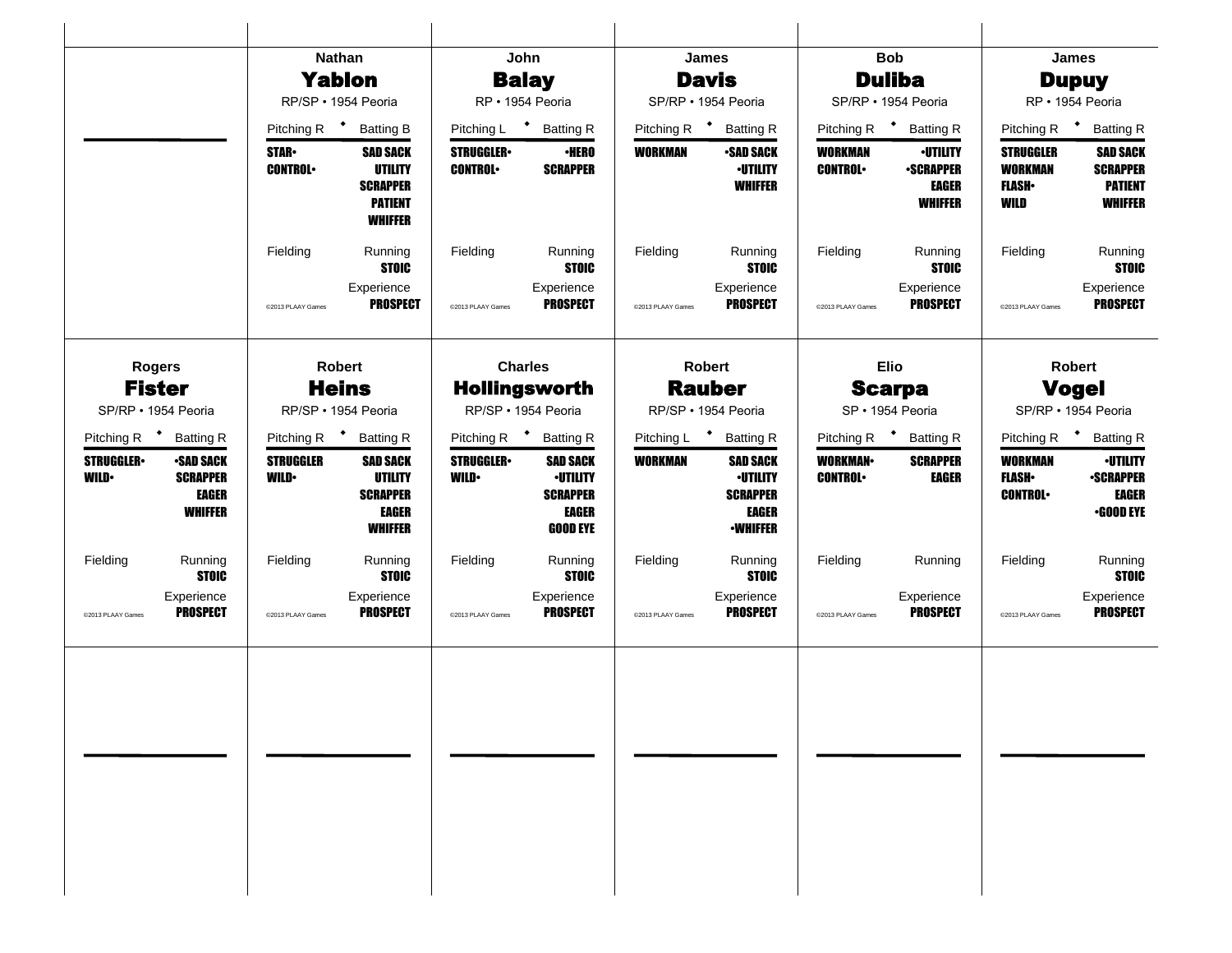| <b>Ted</b>                    |                                                                                       |                               | <b>Edward</b>                                                                                    |                         | Raymond                                                              |                   | Lewis                                                                  |                   | <b>Thomas</b>                                                                             |                   | Vern                                                                   |
|-------------------------------|---------------------------------------------------------------------------------------|-------------------------------|--------------------------------------------------------------------------------------------------|-------------------------|----------------------------------------------------------------------|-------------------|------------------------------------------------------------------------|-------------------|-------------------------------------------------------------------------------------------|-------------------|------------------------------------------------------------------------|
| <b>Atkinson</b>               |                                                                                       |                               | <b>Barbarito</b>                                                                                 |                         | <b>Burtner</b>                                                       |                   | <b>Gilbert</b>                                                         |                   | Gott                                                                                      |                   | <b>Hoscheit</b>                                                        |
| C · 1954 Quincy               |                                                                                       |                               | 3B · 1954 Quincy                                                                                 |                         | C · 1954 Quincy                                                      |                   | 1B · 1954 Quincy                                                       |                   | OF . 1954 Quincy                                                                          |                   | C · 1954 Quincy                                                        |
|                               | ٠<br><b>Batting R</b>                                                                 |                               | ٠<br><b>Batting R</b>                                                                            |                         | ٠<br><b>Batting R</b>                                                |                   | ٠<br><b>Batting L</b>                                                  |                   | $\bullet$<br><b>Batting L</b>                                                             |                   | ٠<br><b>Batting R</b>                                                  |
|                               | <b>UTILITY</b><br><b>•PATIENT</b><br><b>WHIFFER</b>                                   |                               | <b>-HERO</b><br><b>-CHAMPION</b><br><b>HR KING</b><br><b>-PATIENT</b><br><b>GOOD EYE</b>         |                         | <b>SAD SACK</b><br>UTILITY<br><b>EAGER</b><br><b>WHIFFER</b>         |                   | <b>-UTILITY</b><br><b>SCRAPPER</b><br><b>PATIENT</b><br><b>WHIFFER</b> |                   | <b>HERO</b><br><b>•CHAMPION</b><br><b>-SCRAPPER</b><br><b>PATIENT</b><br><b>.GOOD EYE</b> |                   | <b>HERO</b><br><b>-SCRAPPER</b><br><b>-PATIENT</b><br><b>GOOD EYE</b>  |
| Fielding                      | Running<br><b>STOIC</b>                                                               | Fielding                      | Running                                                                                          | Fielding                | Running<br><b>STOIC</b>                                              | Fielding          | Running                                                                | Fielding          | Running<br><b>-ACTIVE</b>                                                                 | Fielding          | Running<br><b>STOIC</b>                                                |
| @2013 PLAAY Games             | Experience<br><b>PROSPECT</b>                                                         | @2013 PLAAY Games             | Experience<br><b>PROSPECT</b>                                                                    | @2013 PLAAY Games       | Experience<br><b>PROSPECT</b>                                        | @2013 PLAAY Games | Experience<br><b>PROSPECT</b>                                          | @2013 PLAAY Games | Experience<br><b>PROSPECT</b>                                                             | @2013 PLAAY Games | Experience<br><b>PROSPECT</b>                                          |
| Ken<br>OF . 1954 Quincy       | <b>Hunt</b>                                                                           |                               | Jimmy<br><b>Ludtka</b><br>SS · 1954 Quincy                                                       |                         | <b>Bob</b><br><b>Meisner</b><br>MI • 1954 Quincy                     |                   | Jack<br><b>Reed</b><br>OF . 1954 Quincy                                |                   | <b>Russ</b><br><b>Snyder</b><br>OF . 1954 Quincy                                          |                   | Gale<br><b>Taylor</b><br>OF . 1954 Quincy                              |
|                               | ٠<br><b>Batting R</b>                                                                 |                               | <b>Batting L</b>                                                                                 |                         | ٠<br><b>Batting L</b>                                                |                   | <b>Batting R</b>                                                       |                   | <b>Batting L</b>                                                                          |                   | <b>Batting R</b>                                                       |
|                               | <b>•CHAMPION</b><br><b>•HR KING</b><br><b>PATIENT</b><br>WHIFFER                      |                               | <b>HERO</b><br><b>-WHIFFER</b>                                                                   |                         | <b>·HERO</b><br><b>•HR KING</b><br><b>PATIENT</b><br><b>-WHIFFER</b> |                   | <b>HERO</b><br><b>SCRAPPER</b><br>EAGER                                |                   | <b>•HERO</b><br><b>•CHAMPION</b><br><b>SCRAPPER</b><br><b>•PATIENT</b><br><b>-WHIFFER</b> |                   | <b>-UTILITY</b><br><b>-SCRAPPER</b><br><b>-PATIENT</b><br>$-$ GOOD EYE |
| Fielding<br><b>IRON</b>       | Running                                                                               | Fielding<br>IRON              | Running                                                                                          | Fielding<br><b>IRON</b> | Running                                                              | Fielding          | Running<br><b>STOIC</b>                                                | Fielding          | Running                                                                                   | Fielding          | Running<br><b>STOIC</b>                                                |
| @2013 PLAAY Games             | Experience<br><b>PROSPECT</b>                                                         | @2013 PLAAY Games             | Experience<br><b>PROSPECT</b>                                                                    | @2013 PLAAY Games       | Experience<br><b>PROSPECT</b>                                        | @2013 PLAAY Games | Experience<br><b>PROSPECT</b>                                          | @2013 PLAAY Games | Experience<br><b>PROSPECT</b>                                                             | @2013 PLAAY Games | Experience<br><b>PROSPECT</b>                                          |
| Len<br>1B/OF • 1954 Quincy    | Weisner<br><b>Batting R</b><br><b>•CHAMPION</b><br><b>•HR KING</b><br><b>•PATIENT</b> |                               | Vernon<br><b>Yingling</b><br>1B • 1954 Quincy<br>Batting L<br><b>•PATIENT</b><br><b>-WHIFFER</b> |                         |                                                                      |                   |                                                                        |                   |                                                                                           |                   |                                                                        |
| Fielding<br>@2013 PLAAY Games | Running<br><b>STOIC</b><br>Experience<br><b>PROSPECT</b>                              | Fielding<br>@2013 PLAAY Games | Running<br>Experience<br><b>PROSPECT</b>                                                         |                         |                                                                      |                   |                                                                        |                   |                                                                                           |                   |                                                                        |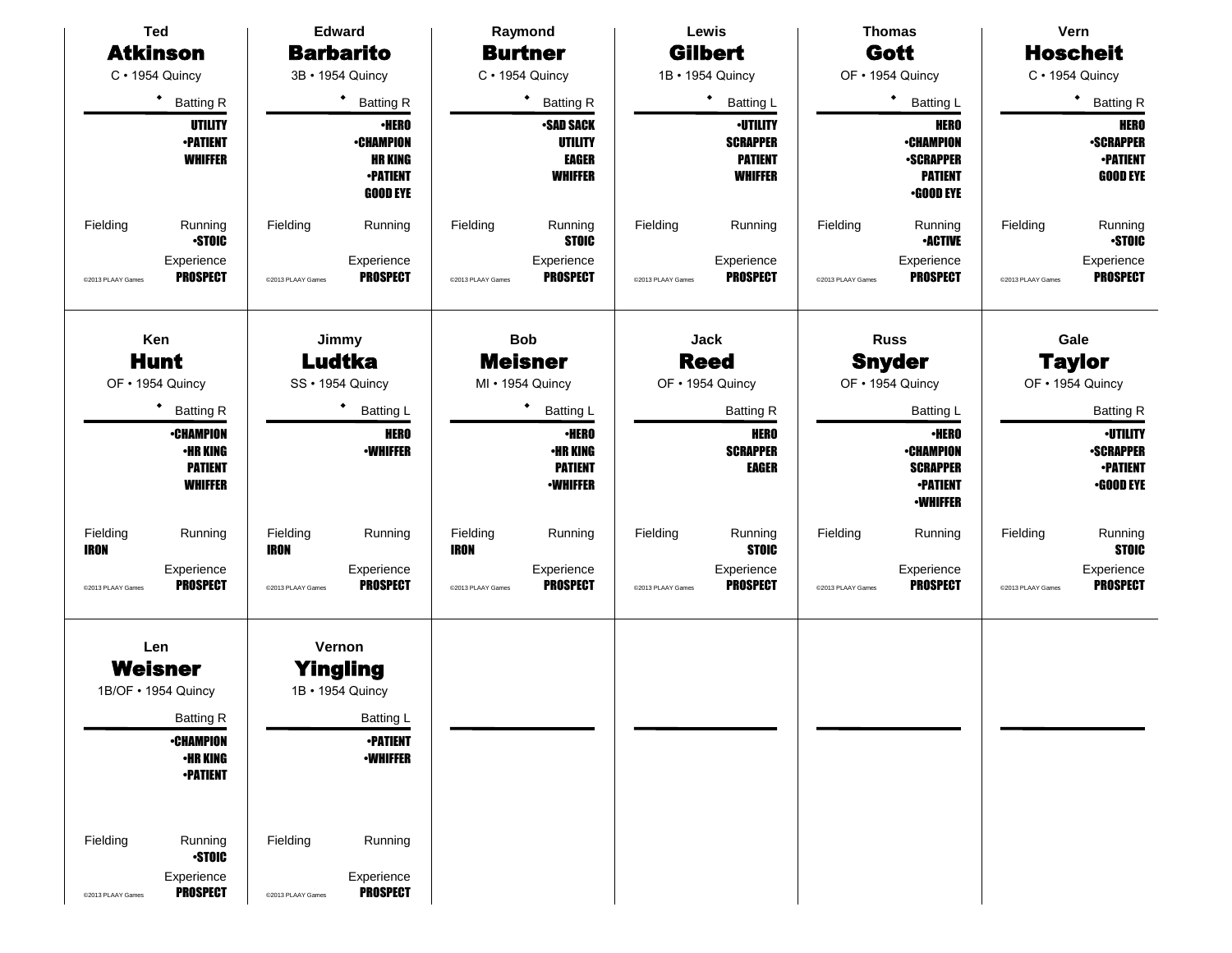|                                                            |                                                                                                           | William                                                                                                      | <b>Thomas</b>                                                                                                                  | Keith                                                                                                                 | Jack                                                                  |  |
|------------------------------------------------------------|-----------------------------------------------------------------------------------------------------------|--------------------------------------------------------------------------------------------------------------|--------------------------------------------------------------------------------------------------------------------------------|-----------------------------------------------------------------------------------------------------------------------|-----------------------------------------------------------------------|--|
|                                                            |                                                                                                           | <b>Bethel</b>                                                                                                | <b>McCarthy</b>                                                                                                                | <b>McGinnis</b>                                                                                                       | <b>McMahan</b>                                                        |  |
|                                                            |                                                                                                           | SP · 1954 Quincy                                                                                             | SP · 1954 Quincy                                                                                                               | RP · 1954 Quincy                                                                                                      | RP · 1954 Quincy                                                      |  |
|                                                            |                                                                                                           | Pitching R <sup>+</sup> Batting R                                                                            | Pitching R <sup>+</sup> Batting R                                                                                              | Pitching R <sup>+</sup> Batting R                                                                                     | Pitching L <sup>+</sup><br><b>Batting R</b>                           |  |
|                                                            |                                                                                                           | <b>FLASH</b><br><b>SAD SACK</b><br><b>CONTROL</b><br><b>SCRAPPER</b><br><b>WHIFFER</b>                       | <b>SCRAPPER</b><br><b>FLASH</b> •<br><b>WILD</b><br><b>EAGER</b><br><b>WHIFFER</b>                                             | <b>HERO</b><br><b>STRUGGLER</b><br><b>HR KING</b><br><b>FLASH</b> •<br><b>EAGER</b><br><b>WILD</b><br><b>GOOD EYE</b> | <b>SAD SACK</b><br><b>FLASH•</b><br><b>SCRAPPER</b><br><b>WHIFFER</b> |  |
|                                                            |                                                                                                           | Running<br>Fielding<br><b>STOIC</b><br><b>IRON</b>                                                           | Fielding<br>Running<br><b>STOIC</b>                                                                                            | Fielding<br>Running<br><b>STOIC</b>                                                                                   | Running<br>Fielding<br><b>STOIC</b><br><b>IRON</b>                    |  |
|                                                            |                                                                                                           | Experience<br><b>PROSPECT</b><br>@2013 PLAAY Games                                                           | Experience<br><b>PROSPECT</b><br>@2013 PLAAY Games                                                                             | Experience<br><b>PROSPECT</b><br>@2013 PLAAY Games                                                                    | Experience<br><b>PROSPECT</b><br>@2013 PLAAY Games                    |  |
| Robert                                                     | James                                                                                                     | James                                                                                                        | <b>Robert</b>                                                                                                                  | <b>Patrick</b>                                                                                                        |                                                                       |  |
| <b>Mueller</b>                                             | <b>O'Reilly</b>                                                                                           | <b>Reynolds</b>                                                                                              | <b>Shipman</b>                                                                                                                 | <b>Utley</b>                                                                                                          |                                                                       |  |
| RP/SP · 1954 Quincy<br>SP · 1954 Quincy                    |                                                                                                           | RP · 1954 Quincy                                                                                             | SP · 1954 Quincy                                                                                                               | SP · 1954 Quincy                                                                                                      |                                                                       |  |
| Pitching R <sup>+</sup> Batting R                          | Pitching L <sup>+</sup><br><b>Batting L</b>                                                               | Pitching R <b>*</b> Batting R                                                                                | Pitching R <sup>+</sup> Batting R                                                                                              | Pitching R <sup>+</sup> Batting R                                                                                     |                                                                       |  |
| <b>FLASH</b><br>•EAGER<br><b>CONTROL</b><br><b>WHIFFER</b> | <b>UTILITY</b><br><b>FLASH</b> •<br><b>WILD•</b><br><b>•SCRAPPER</b><br><b>-PATIENT</b><br><b>WHIFFER</b> | <b>STRUGGLER</b><br><b>SAD SACK</b><br><b>WORKMAN</b><br><b>SCRAPPER</b><br><b>•EAGER</b><br><b>•WHIFFER</b> | <b>STRUGGLER</b><br><b>SAD SACK</b><br><b>FLASH</b> •<br><b>UTILITY</b><br><b>DB WILD</b><br><b>SCRAPPER</b><br><b>WHIFFER</b> | <b>WORKMAN</b><br><b>•SAD SACK</b><br><b>FLASH</b><br><b>SCRAPPER</b><br>WILD<br><b>EAGER</b><br><b>WHIFFER</b>       |                                                                       |  |
| Fielding<br>Running<br><b>STOIC</b>                        | Fielding<br>Running<br><b>STOIC</b>                                                                       | Fielding<br>Running<br><b>STOIC</b>                                                                          | Fielding<br>Running<br><b>STOIC</b>                                                                                            | Fielding<br>Running<br><b>STOIC</b>                                                                                   |                                                                       |  |
| Experience<br><b>PROSPECT</b><br>@2013 PLAAY Games         | Experience<br><b>PROSPECT</b><br>@2013 PLAAY Games                                                        | Experience<br><b>PROSPECT</b><br>@2013 PLAAY Games                                                           | Experience<br><b>PROSPECT</b><br>@2013 PLAAY Games                                                                             | Experience<br><b>PROSPECT</b><br>@2013 PLAAY Games                                                                    |                                                                       |  |
|                                                            |                                                                                                           |                                                                                                              |                                                                                                                                |                                                                                                                       |                                                                       |  |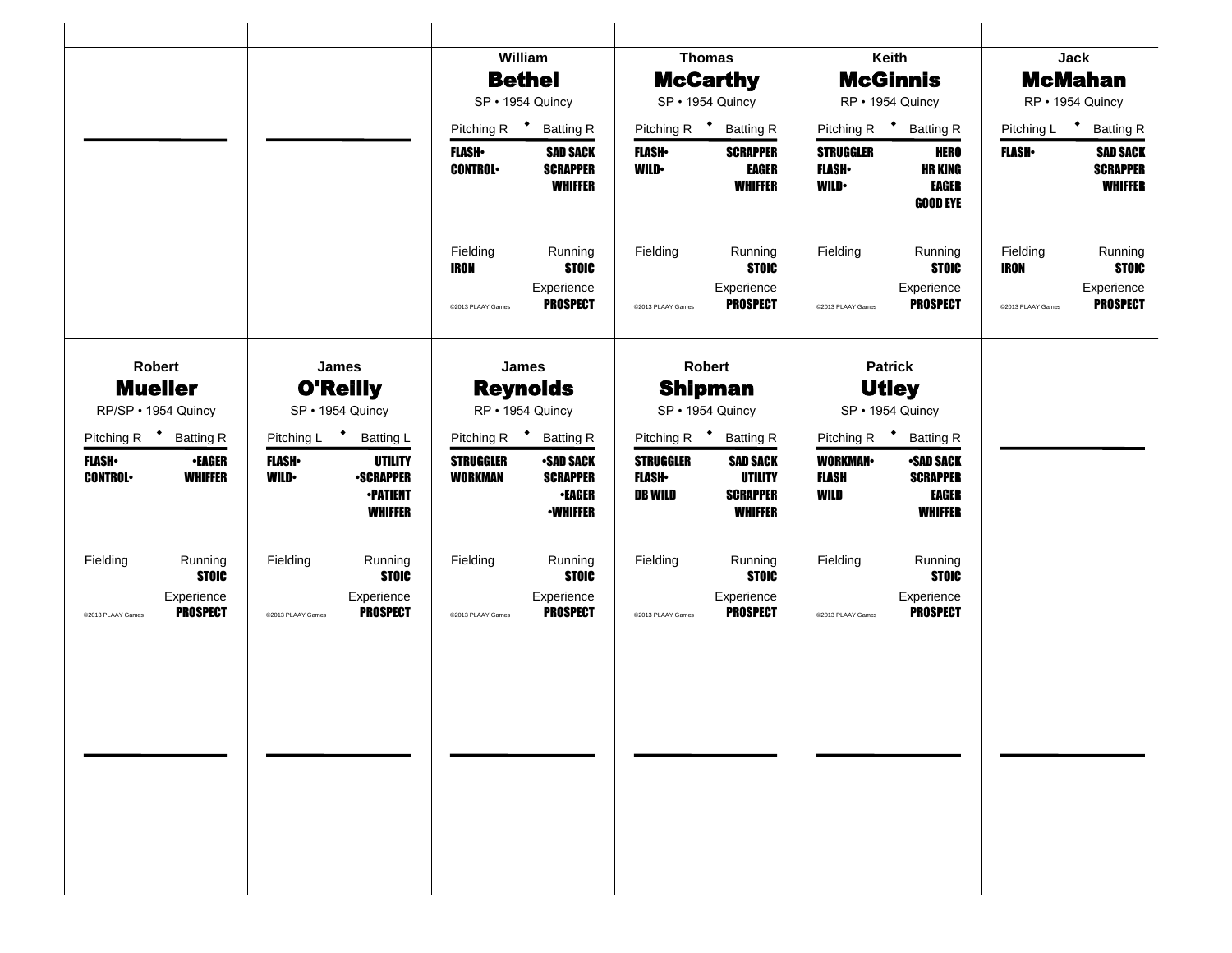| <b>Harry</b>                                                                              | <b>Victor</b>                                                                     | <b>Mike</b>                                                                              | Jack                                                                       | <b>David</b>                                                                                              | <b>John</b>                                                                                       |  |
|-------------------------------------------------------------------------------------------|-----------------------------------------------------------------------------------|------------------------------------------------------------------------------------------|----------------------------------------------------------------------------|-----------------------------------------------------------------------------------------------------------|---------------------------------------------------------------------------------------------------|--|
| <b>Anderson</b>                                                                           | <b>Comolli</b>                                                                    | <b>Durock</b>                                                                            | <b>Hasten</b>                                                              | <b>Kiley</b>                                                                                              | <b>Konek</b>                                                                                      |  |
| 1B · 1954 Terre Haute                                                                     | C · 1954 Terre Haute                                                              | 3B · 1954 Terre Haute                                                                    | 3B/OF . 1954 Terre Haute                                                   | 2B/3B · 1954 Terre Haute                                                                                  | 3B · 1954 Terre Haute                                                                             |  |
| ٠<br><b>Batting L</b>                                                                     | <b>Batting L</b>                                                                  | ٠<br><b>Batting R</b>                                                                    | ٠<br><b>Batting R</b>                                                      | ٠<br><b>Batting R</b>                                                                                     | <b>Batting R</b>                                                                                  |  |
| <b>HERO</b><br><b>-WHIFFER</b>                                                            | <b>•CHAMPION</b><br><b>•SCRAPPER</b><br><b>•PATIENT</b>                           | <b>HERO</b><br><b>SCRAPPER</b><br><b>GOOD EYE</b>                                        | <b>·HERO</b><br><b>•CHAMPION</b><br><b>•GOOD EYE</b>                       | <b>·UTILITY</b><br><b>-SCRAPPER</b><br><b>EAGER</b>                                                       | <b>SAD SACK</b><br><b>•UTILITY</b><br><b>SCRAPPER</b><br><b>PATIENT</b><br><b>WHIFFER</b>         |  |
| Fielding<br>Running<br><b>STOIC</b>                                                       | Fielding<br>Running<br><b>STOIC</b><br><b>IRON</b>                                | Fielding<br>Running<br><b>STOIC</b>                                                      | Fielding<br>Running                                                        | Fielding<br>Running                                                                                       | Fielding<br>Running<br><b>STOIC</b>                                                               |  |
| Experience<br><b>PROSPECT</b><br>@2013 PLAAY Games                                        | Experience<br><b>PROSPECT</b><br>@2013 PLAAY Games                                | Experience<br><b>PROSPECT</b><br>@2013 PLAAY Games                                       | Experience<br><b>PROSPECT</b><br>@2013 PLAAY Games                         | Experience<br><b>PROSPECT</b><br>@2013 PLAAY Games                                                        | Experience<br><b>PROSPECT</b><br>@2013 PLAAY Games                                                |  |
| John<br><b>Miller</b><br>OF • 1954 Terre Haute                                            | John<br><b>Moskus</b><br>1B · 1954 Terre Haute                                    | John<br><b>Mulcahy</b><br>2B · 1954 Terre Haute                                          | William<br><b>Newman</b><br>OF • 1954 Terre Haute                          | <b>Maurice</b><br><b>Nordell</b><br>SS · 1954 Terre Haute                                                 | Larry<br><b>Novak</b><br>OF • 1954 Terre Haute                                                    |  |
| ٠<br><b>Batting R</b>                                                                     | <b>Batting L</b>                                                                  | <b>Batting R</b>                                                                         | Batting L                                                                  | <b>Batting R</b>                                                                                          | Batting L                                                                                         |  |
| <b>SCRAPPER</b><br><b>•EAGER</b><br><b><i>•WHIFFER</i></b>                                | <b>HERO</b><br><b>PATIENT</b><br><b>•WHIFFER</b>                                  | <b>HERO</b><br><b>-SCRAPPER</b><br><b>PATIENT</b><br><b>-WHIFFER</b>                     | <b>•CHAMPION</b><br><b>-SCRAPPER</b><br><b>•PATIENT</b><br><b>•WHIFFER</b> | <b>-SCRAPPER</b><br><b>WHIFFER</b>                                                                        | <b>•CHAMPION</b><br><b>•HR KING</b><br><b>•PATIENT</b><br><b>•WHIFFER</b>                         |  |
| Fielding<br>Running<br><b>STOIC</b><br>Experience<br><b>PROSPECT</b><br>@2013 PLAAY Games | Fielding<br>Running<br>IRON<br>Experience<br><b>PROSPECT</b><br>@2013 PLAAY Games | Fielding<br>Running<br><b>IRON</b><br>Experience<br><b>PROSPECT</b><br>@2013 PLAAY Games | Fielding<br>Running<br>Experience<br><b>PROSPECT</b><br>@2013 PLAAY Games  | Fielding<br>Running<br><b>-STOIC</b><br><b>IRON</b><br>Experience<br><b>PROSPECT</b><br>@2013 PLAAY Games | Fielding<br>Running<br><b>STOIC</b><br>IRON<br>Experience<br><b>PROSPECT</b><br>@2013 PLAAY Games |  |
| Edwin<br><b>Simpson</b><br>OF • 1954 Terre Haute                                          |                                                                                   | Frank<br><b>Turcy</b><br>OF • 1954 Terre Haute                                           | Raymond<br><b>Von Hagel</b><br>C · 1954 Terre Haute                        | Kenneth<br><b>Welgoss</b><br>OF • 1954 Terre Haute                                                        | <b>Bernard</b><br>Wenitski<br>SS · 1954 Terre Haute                                               |  |
| <b>Batting R</b>                                                                          |                                                                                   | Batting L                                                                                | <b>Batting R</b>                                                           | <b>Batting R</b>                                                                                          | <b>Batting R</b>                                                                                  |  |
| <b>HERO</b><br><b>-WHIFFER</b>                                                            |                                                                                   | <b>•PATIENT</b><br>$\cdot$ GOOD EYE                                                      | <b>·UTILITY</b><br><b>-PATIENT</b>                                         | <b>·UTILITY</b><br><b>SCRAPPER</b><br><b>-WHIFFER</b>                                                     | UTILITY<br><b>SCRAPPER</b>                                                                        |  |
| Fielding<br>Running<br><b>STOIC</b>                                                       |                                                                                   | Fielding<br>Running                                                                      | Fielding<br>Running<br><b>STOIC</b>                                        | Fielding<br>Running<br><b>-STOIC</b>                                                                      | Fielding<br>Running                                                                               |  |
| Experience<br><b>PROSPECT</b><br>@2013 PLAAY Games                                        |                                                                                   | Experience<br><b>PROSPECT</b><br>@2013 PLAAY Games                                       | Experience<br><b>PROSPECT</b><br>@2013 PLAAY Games                         | Experience<br><b>PROSPECT</b><br>@2013 PLAAY Games                                                        | Experience<br><b>PROSPECT</b><br>@2013 PLAAY Games                                                |  |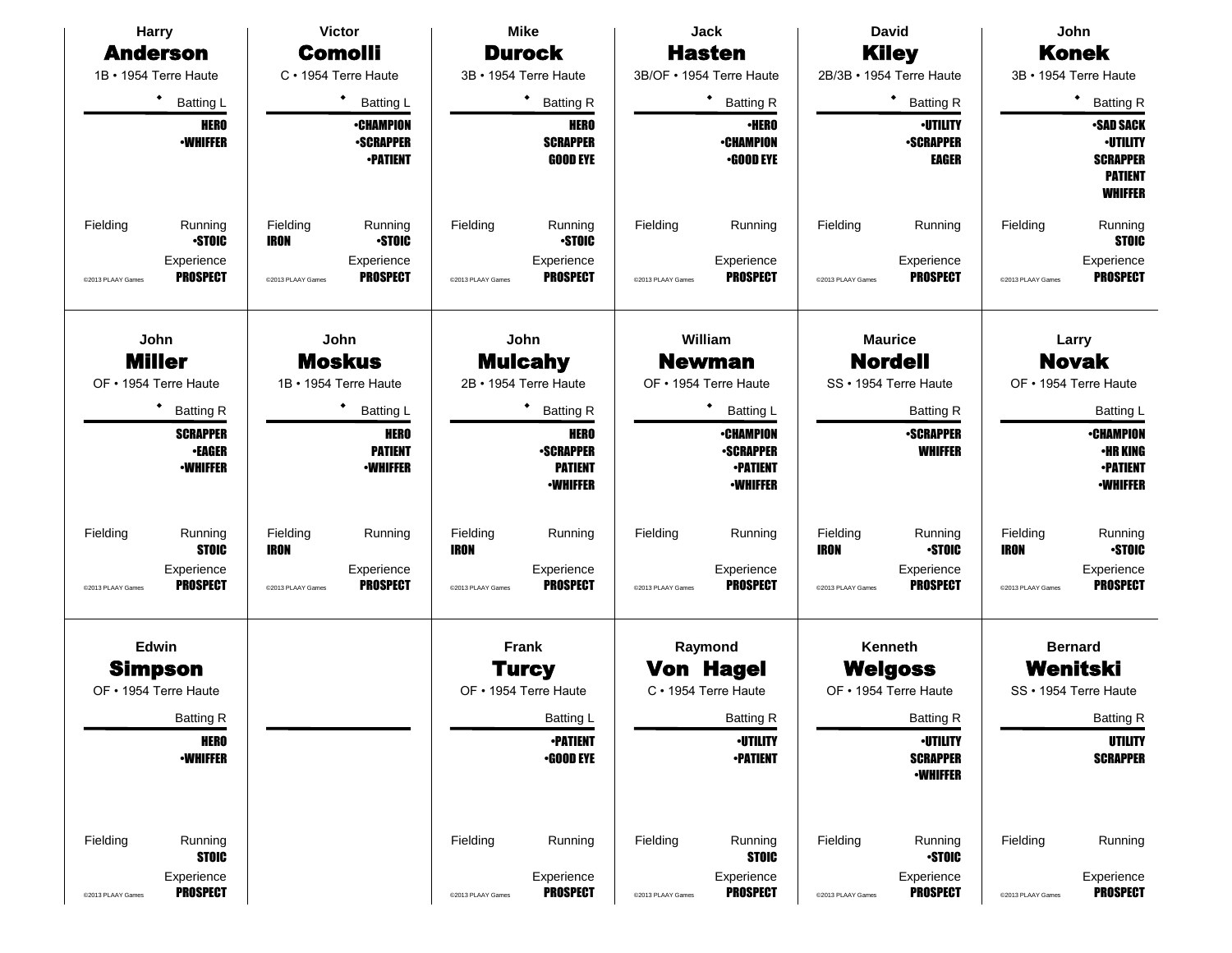|                                                                                                                              |                                |                                                                      | George                                                                                  |                                                                   | <b>Bill</b>                                                                            |                                          | <b>Bob</b>                                                               |                                        | <b>Kurt</b>                                                        |  |
|------------------------------------------------------------------------------------------------------------------------------|--------------------------------|----------------------------------------------------------------------|-----------------------------------------------------------------------------------------|-------------------------------------------------------------------|----------------------------------------------------------------------------------------|------------------------------------------|--------------------------------------------------------------------------|----------------------------------------|--------------------------------------------------------------------|--|
|                                                                                                                              |                                |                                                                      | <b>Barvinchak</b>                                                                       |                                                                   | <b>Bright</b>                                                                          |                                          | <b>Conley</b>                                                            |                                        | <b>Krieger</b>                                                     |  |
|                                                                                                                              |                                |                                                                      | SP/RP · 1954 Terre Haute                                                                | RP · 1954 Terre Haute                                             |                                                                                        | SP · 1954 Terre Haute                    |                                                                          | SP · 1954 Terre Haute                  |                                                                    |  |
|                                                                                                                              |                                |                                                                      | Pitching R <sup>+</sup> Batting R                                                       | Pitching L <sup>+</sup><br><b>Batting L</b>                       |                                                                                        | Pitching R $\bullet$<br><b>Batting R</b> |                                                                          | Pitching R <sup>+</sup> Batting R      |                                                                    |  |
|                                                                                                                              |                                | <b>FLASH</b> •                                                       | <b>WHIFFER</b>                                                                          | WORKMAN<br><b>FLASH</b><br><b>DB WILD</b>                         | <b>HR KING</b><br><b>-PATIENT</b><br><b>WHIFFER</b>                                    | <b>STAR-</b>                             | <b>•SAD SACK</b><br><b>SCRAPPER</b><br><b>•PATIENT</b><br><b>WHIFFER</b> | WORKMAN<br><b>FLASH</b><br><b>WILD</b> | <b>•HERO</b><br><b>•HR KING</b><br><b>EAGER</b><br><b>•WHIFFER</b> |  |
|                                                                                                                              |                                | Fielding                                                             | Running<br><b>STOIC</b>                                                                 | Fielding                                                          | Running                                                                                | Fielding                                 | Running<br><b>STOIC</b>                                                  | Fielding                               | Running<br><b>STOIC</b>                                            |  |
|                                                                                                                              |                                | @2013 PLAAY Games                                                    | Experience<br><b>PROSPECT</b>                                                           | @2013 PLAAY Games                                                 | Experience<br><b>PROSPECT</b>                                                          | @2013 PLAAY Games                        | Experience<br><b>PROSPECT</b>                                            | @2013 PLAAY Games                      | Experience<br><b>PROSPECT</b>                                      |  |
| Arlen<br><b>Daniel</b>                                                                                                       |                                |                                                                      | Ray                                                                                     |                                                                   | Richard                                                                                |                                          | <b>Hallard</b>                                                           |                                        | Jack                                                               |  |
| <b>Leslie</b>                                                                                                                | <b>Ramer</b>                   |                                                                      | <b>Semproch</b>                                                                         |                                                                   | <b>Smithson</b>                                                                        |                                          | <b>Snyder</b>                                                            |                                        | <b>Trautwein</b>                                                   |  |
| RP • 1954 Terre Haute                                                                                                        | SP · 1954 Terre Haute          |                                                                      | SP/RP · 1954 Terre Haute                                                                |                                                                   | SP/RP · 1954 Terre Haute                                                               |                                          | RP · 1954 Terre Haute                                                    |                                        | RS/OF • 1954 Terre Haute                                           |  |
| Pitching L <sup>+</sup><br><b>Batting L</b>                                                                                  | Pitching R <sup>+</sup>        | <b>Batting R</b>                                                     | Pitching R <sup>+</sup> Batting R                                                       | Pitching R <sup>+</sup>                                           | <b>Batting R</b>                                                                       | Pitching R <sup>+</sup>                  | <b>Batting R</b>                                                         | Pitching L <sup>+</sup>                | <b>Batting L</b>                                                   |  |
| <b>STRUGGLER</b><br><b>SAD SACK</b><br><b>-UTILITY</b><br><b>FLASH</b> •<br><b>SCRAPPER</b><br><b>WILD</b><br><b>WHIFFER</b> | <b>STAR-</b><br><b>CONTROL</b> | <b>SCRAPPER</b><br><b>WORKMAN-</b><br><b>WHIFFER</b><br><b>FLASH</b> | <b>-SAD SACK</b><br><b>UTILITY</b><br><b>SCRAPPER</b><br><b>EAGER</b><br><b>WHIFFER</b> | <b>STRUGGLER</b><br><b>WORKMAN</b><br><b>FLASH</b><br><b>WILD</b> | <b>SAD SACK</b><br><b>UTILITY</b><br><b>SCRAPPER</b><br><b>EAGER</b><br><b>WHIFFER</b> | <b>WORKMAN</b><br><b>WILD</b>            | <b>EAGER</b><br><b>WHIFFER</b>                                           | <b>WORKMAN</b><br><b>WILD</b>          | <b>HERO</b><br><b>SCRAPPER</b><br><b>-WHIFFER</b>                  |  |
| Fielding<br>Running<br><b>STOIC</b>                                                                                          | Fielding                       | Fielding<br>Running<br><b>STOIC</b>                                  | Running<br><b>STOIC</b>                                                                 | Fielding                                                          | Running<br><b>STOIC</b>                                                                | Fielding                                 | Running<br><b>STOIC</b>                                                  | Fielding                               | Running<br><b>STOIC</b>                                            |  |
| Experience<br><b>PROSPECT</b><br>@2013 PLAAY Games                                                                           | @2013 PLAAY Games              | Experience<br><b>PROSPECT</b><br>@2013 PLAAY Games                   | Experience<br><b>PROSPECT</b>                                                           | @2013 PLAAY Games                                                 | Experience<br><b>PROSPECT</b>                                                          | @2013 PLAAY Games                        | Experience<br><b>PROSPECT</b>                                            | @2013 PLAAY Games                      | Experience<br><b>PROSPECT</b>                                      |  |
|                                                                                                                              |                                |                                                                      |                                                                                         |                                                                   |                                                                                        |                                          |                                                                          |                                        |                                                                    |  |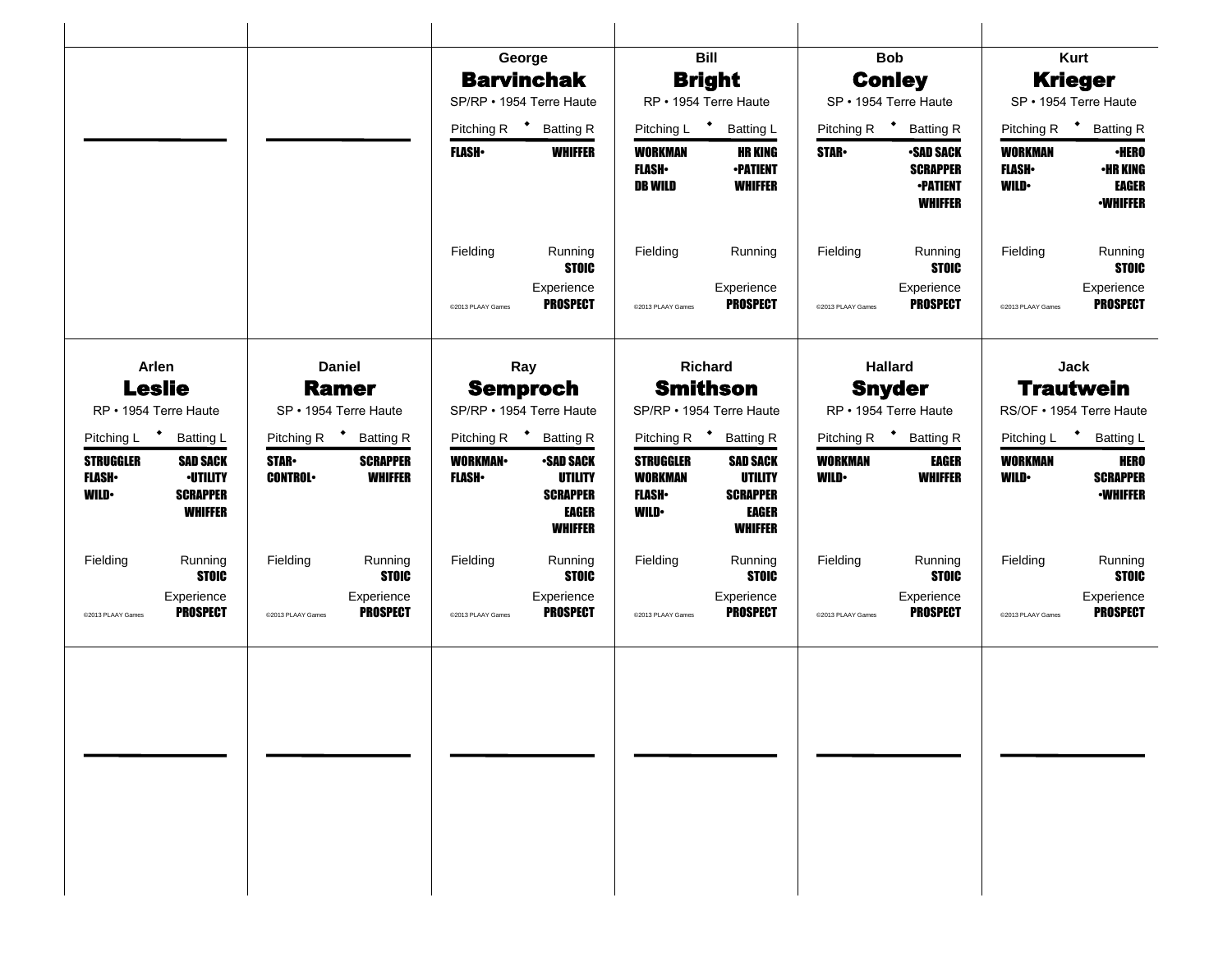| Luis                                                               |                                                                                                                   | Earl                                         |                                                                                                                                                                                | John                          |                                                                                                                                                                                                 | <b>Ronald</b>                                |                                                                                                                                    | Doug                          |                                                                                                                                                                                   | <b>Domenick</b>               |                                                                                                                                                   |
|--------------------------------------------------------------------|-------------------------------------------------------------------------------------------------------------------|----------------------------------------------|--------------------------------------------------------------------------------------------------------------------------------------------------------------------------------|-------------------------------|-------------------------------------------------------------------------------------------------------------------------------------------------------------------------------------------------|----------------------------------------------|------------------------------------------------------------------------------------------------------------------------------------|-------------------------------|-----------------------------------------------------------------------------------------------------------------------------------------------------------------------------------|-------------------------------|---------------------------------------------------------------------------------------------------------------------------------------------------|
| <b>Aparicio</b>                                                    |                                                                                                                   | <b>Battey</b>                                |                                                                                                                                                                                | <b>Bustamente</b>             |                                                                                                                                                                                                 | <b>Cooper</b>                                |                                                                                                                                    | <b>Cossey</b>                 |                                                                                                                                                                                   | <b>Ditusa</b>                 |                                                                                                                                                   |
| SS · 1954 Waterloo                                                 |                                                                                                                   |                                              | C · 1954 Waterloo                                                                                                                                                              |                               | OF • 1954 Waterloo                                                                                                                                                                              | OF • 1954 Waterloo                           |                                                                                                                                    | OF · 1954 Waterloo            |                                                                                                                                                                                   | OF • 1954 Waterloo            |                                                                                                                                                   |
|                                                                    | $\bullet$<br><b>Batting R</b>                                                                                     |                                              | ٠<br><b>Batting R</b>                                                                                                                                                          |                               | ٠<br><b>Batting R</b>                                                                                                                                                                           |                                              | ٠<br><b>Batting L</b>                                                                                                              |                               | ٠<br><b>Batting L</b>                                                                                                                                                             |                               | ٠<br><b>Batting R</b>                                                                                                                             |
|                                                                    | <b>HERO</b><br><b>-SCRAPPER</b>                                                                                   |                                              | <b>HERO</b><br><b>PATIENT</b><br><b>•WHIFFER</b>                                                                                                                               |                               | <b>-SAD SACK</b><br><b>UTILITY</b><br><b>PATIENT</b><br><b>WHIFFER</b>                                                                                                                          |                                              | <b>·HERO</b><br><b>•HR KING</b><br><b>-WHIFFER</b>                                                                                 |                               | <b>•HERO</b><br><b>PATIENT</b><br><b>.GOOD EYE</b>                                                                                                                                |                               | <b>SCRAPPER</b><br><b>EAGER</b><br><b>-WHIFFER</b>                                                                                                |
| Fielding<br><b>IRON</b><br>@2013 PLAAY Games                       | Running<br><b>•ACTIVE</b><br>Experience<br><b>PROSPECT</b>                                                        | Fielding<br><b>IRON</b><br>@2013 PLAAY Games | Running<br>Experience<br><b>PROSPECT</b>                                                                                                                                       | Fielding<br>@2013 PLAAY Games | Running<br><b>STOIC</b><br>Experience<br><b>PROSPECT</b>                                                                                                                                        | Fielding<br><b>IRON</b><br>@2013 PLAAY Games | Running<br>Experience<br><b>PROSPECT</b>                                                                                           | Fielding<br>@2013 PLAAY Games | Running<br><b>STOIC</b><br>Experience<br><b>PROSPECT</b>                                                                                                                          | Fielding<br>@2013 PLAAY Games | Running<br><b>STOIC</b><br>Experience<br><b>PROSPECT</b>                                                                                          |
| <b>Allen</b><br><b>Fahringer</b><br>OF • 1954 Waterloo<br>Fielding | <b>Batting R</b><br><b>HERO</b><br><b>SCRAPPER</b><br><b>-PATIENT</b><br><b>-WHIFFER</b><br>Running<br>Experience | Fielding                                     | <b>Billy Joe</b><br><b>Forrest</b><br>SS · 1954 Waterloo<br><b>Batting R</b><br><b>•CHAMPION</b><br><b>SCRAPPER</b><br><b>EAGER</b><br><b>WHIFFER</b><br>Running<br>Experience | Fielding                      | <b>Bill</b><br><b>Holder</b><br>SS · 1954 Waterloo<br>٠<br><b>Batting R</b><br><b>-UTILITY</b><br><b>SCRAPPER</b><br><b>-PATIENT</b><br><b>WHIFFER</b><br>Running<br><b>STOIC</b><br>Experience | Fielding                                     | Joseph<br><b>Jaworski</b><br>3B/OF · 1954 Waterloo<br><b>Batting R</b><br><b>·HERO</b><br><b>•PATIENT</b><br>Running<br>Experience | Fielding                      | <b>Donald</b><br><b>Miller</b><br>OF · 1954 Waterloo<br>٠<br><b>Batting R</b><br><b>-UTILITY</b><br><b>SCRAPPER</b><br><b>-PATIENT</b><br><b>WHIFFER</b><br>Running<br>Experience | Fielding                      | Luis<br><b>Morales</b><br>2B · 1954 Waterloo<br><b>Batting R</b><br><b>•HR KING</b><br><b>PATIENT</b><br><b>·WHIFFER</b><br>Running<br>Experience |
| @2013 PLAAY Games                                                  | <b>PROSPECT</b>                                                                                                   | @2013 PLAAY Games                            | <b>PROSPECT</b>                                                                                                                                                                | @2013 PLAAY Games             | <b>PROSPECT</b>                                                                                                                                                                                 | @2013 PLAAY Games                            | <b>PROSPECT</b>                                                                                                                    | @2013 PLAAY Games             | <b>PROSPECT</b>                                                                                                                                                                   | @2013 PLAAY Games             | <b>PROSPECT</b>                                                                                                                                   |
| Dan                                                                |                                                                                                                   |                                              | <b>Bill</b>                                                                                                                                                                    |                               | Fred                                                                                                                                                                                            |                                              | <b>Eugene</b>                                                                                                                      |                               |                                                                                                                                                                                   |                               |                                                                                                                                                   |
| <b>Phalen</b>                                                      |                                                                                                                   | <b>Rogers</b>                                |                                                                                                                                                                                | <b>Seger</b>                  |                                                                                                                                                                                                 | <b>Sheets</b>                                |                                                                                                                                    |                               |                                                                                                                                                                                   |                               |                                                                                                                                                   |
| 1B · 1954 Waterloo                                                 |                                                                                                                   |                                              | OF • 1954 Waterloo                                                                                                                                                             |                               | MI • 1954 Waterloo                                                                                                                                                                              |                                              | MI · 1954 Waterloo                                                                                                                 |                               |                                                                                                                                                                                   |                               |                                                                                                                                                   |
|                                                                    | <b>Batting R</b>                                                                                                  |                                              | <b>Batting R</b>                                                                                                                                                               |                               | <b>Batting R</b>                                                                                                                                                                                |                                              | <b>Batting R</b>                                                                                                                   |                               |                                                                                                                                                                                   |                               |                                                                                                                                                   |
|                                                                    | <b>HERO</b><br><b>-SLUGGER</b><br><b>-WHIFFER</b>                                                                 |                                              | <b>•HR KING</b><br><b>-PATIENT</b><br><b>-WHIFFER</b>                                                                                                                          |                               |                                                                                                                                                                                                 |                                              | <b>•CHAMPION</b><br>$\cdot$ GOOD EYE                                                                                               |                               |                                                                                                                                                                                   |                               |                                                                                                                                                   |
| Fielding<br><b>IRON</b><br>@2013 PLAAY Games                       | Running<br><b>STOIC</b><br>Experience<br><b>PROSPECT</b>                                                          | Fielding<br>@2013 PLAAY Games                | Running<br><b>STOIC</b><br>Experience<br><b>PROSPECT</b>                                                                                                                       | Fielding<br>@2013 PLAAY Games | Running<br><b>STOIC</b><br>Experience<br><b>PROSPECT</b>                                                                                                                                        | Fielding<br>IRON<br>@2013 PLAAY Games        | Running<br><b>STOIC</b><br>Experience<br><b>PROSPECT</b>                                                                           |                               |                                                                                                                                                                                   |                               |                                                                                                                                                   |